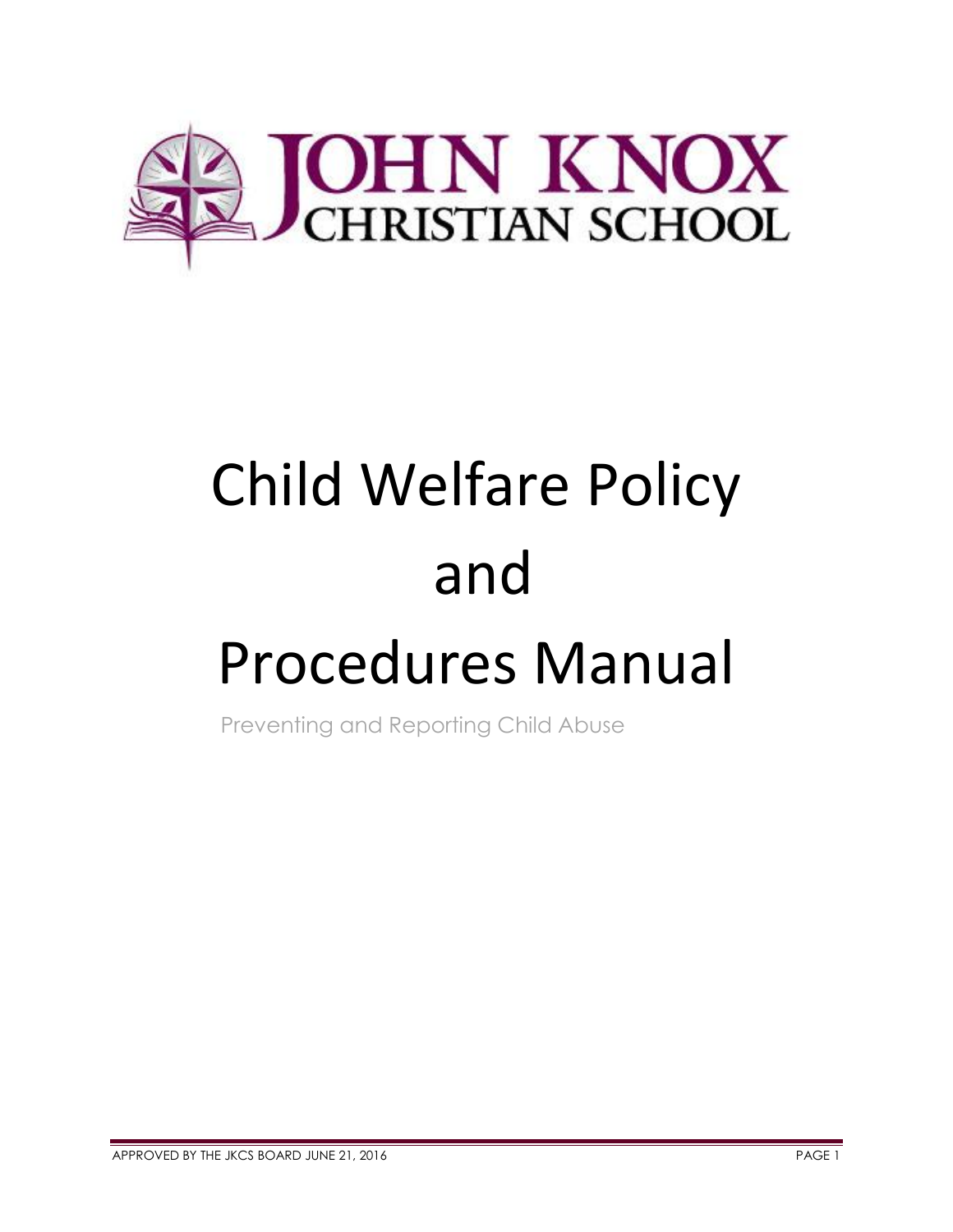## John Knox Christian School Child Welfare Policy and Procedures Manual

As an employee/volunteer you will find the following included in this manual:

- 3. Introduction
- 4. Summary of Legal Principles
- 5. Records and Confidentiality
- 6. Staff and Volunteers and Training
- 6. Working Conditions
- 7. Definitions
- 10. A Note about Children with Special Needs
- 11. John Knox Christian School's Child Welfare Policy
	- a. Purpose
	- b. Policy Description
	- c. Regulations
- 13. John Knox Christian School's Child Welfare Procedures
	- a. General Reporting Protocol for Disclosures or Suspicions of Child Abuse/Neglect
	- b. Protocol When Complains involve an External Caregiver
	- c. Protocol When Complaints involve a Member of Staff
	- d. Protocol When Complaints involve a Volunteer
	- e. Protocol When Complaints involve the Principal
	- f. Protocols for Student to Student Abuse
	- g. Status of the Investigation
- 19. Appendix A
	- a. Report of Suspected Abuse Form
	- b. Discretionary Follow-up Report of Suspected Child Abuse
	- c. Documentation Form
	- d. Removal of Child from School Premises by CAS
- 24. Appendix B
	- a. When Calling CAS …
- 25. Appendix C
	- a. Acknowledgement of Training
- 26. Appendix D
	- a. Child and Family Services Act
- 35. Appendix E
	- a. Related School Documents
	- b. Related Legislation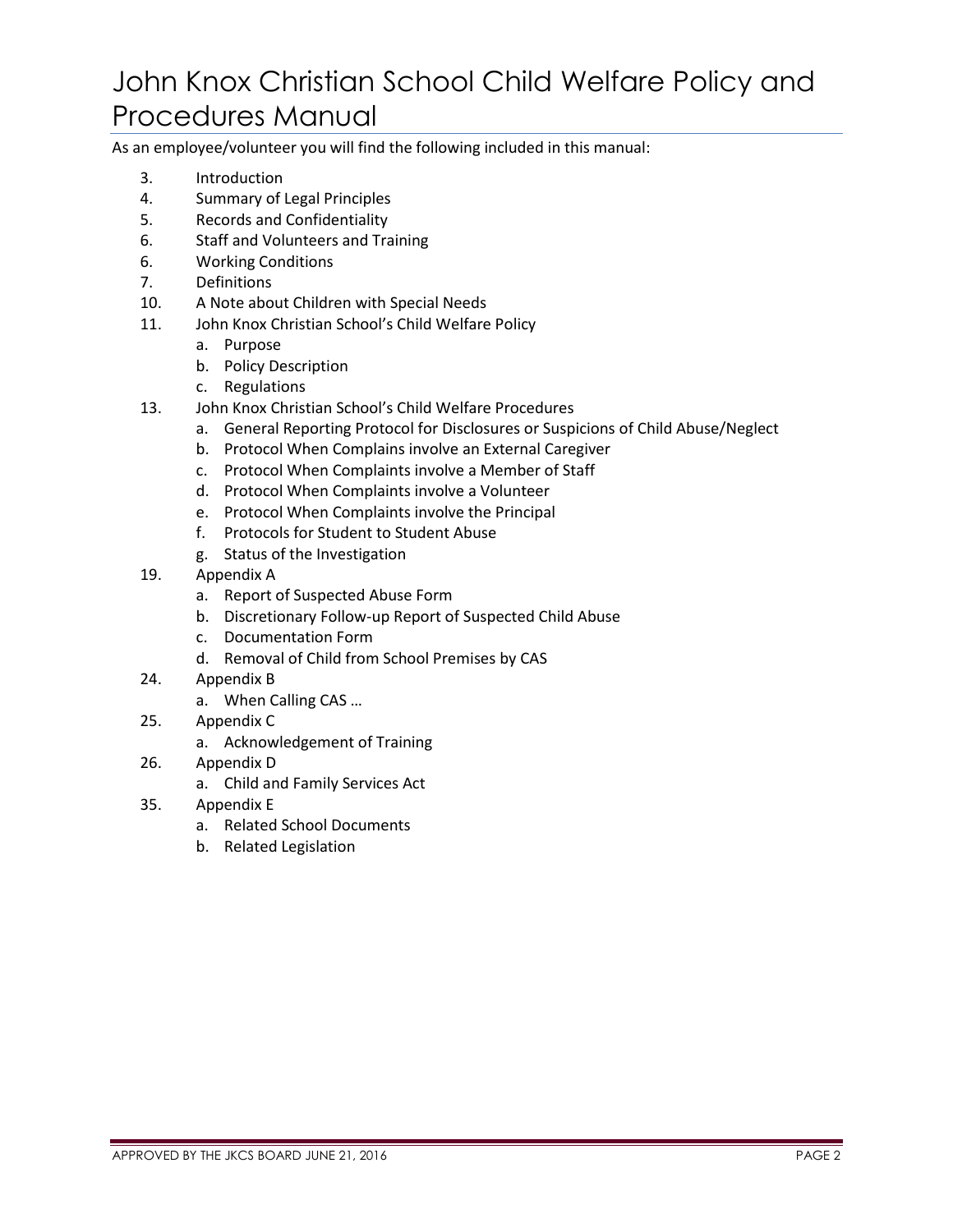#### Introduction

John Knox Christian School is committed to providing a safe and welcoming school environment for all children and adults. The school has an important role to play in the prevention of child abuse and is responsible for the safety of everyone within its walls. Because of the amount of time a child spends here, the school, with its delegated custodial role, is in a special position to become aware of indicators of abuse or neglect. It also can offer safety and security to the child who is the victim of abuse at home or elsewhere. The protection of the child is paramount. **If there is any doubt regarding the reporting or management<sup>1</sup> of child abuse, always err on the side of protecting the child.**

The policy and procedures that follow are not intended to be a substitute for *Child and Family Services Act (the Act)* or *Regulations*. The procedures have been developed in accordance with *the Act* and are to be followed in cases when child abuse has occurred, is occurring, or is likely to occur, or when suspicions or allegations of such child abuse arise.

This manual is designed to ensure that

- 1. Children enrolled in John Knox Christian School are protected and safe in a caring environment that promotes their growth and development.
- 2. All employees and volunteers are alert to the early recognition and identification of a student at John Knox Christian School that may be in need of protection.
- 3. All employees and volunteers of the school are aware of and fulfill their legal responsibilities with respect to the *Child and Family Services Act (the Act)* and understand how to respond to suspicions, disclosures of abuse or neglect.
- 4. All employees and volunteers know and follow the appropriate protocols and shall cooperate with Children's Aid workers and the police.

 $\overline{\phantom{a}}$ 

 $<sup>1</sup>$  Even if a report has already been made about a child, a further report must be made to the CAS if there are</sup> additional reasonable grounds to suspect the child is or may be in need of protection (CFSA s.72(2))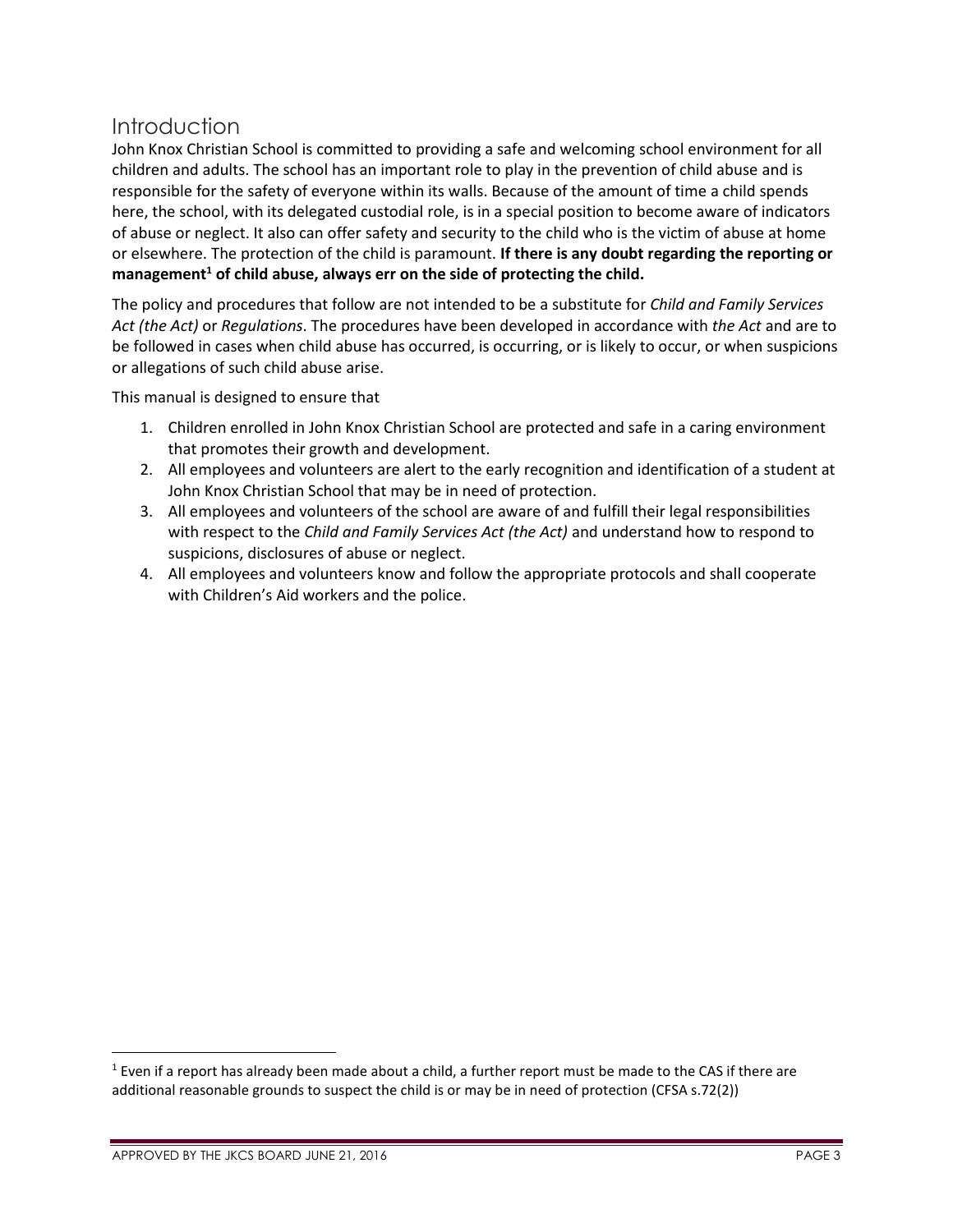## Summary of Legal Principles

The portions of the *Act* which are particularly relevant to this policy and procedures are contained in Appendix D. The following is a summary of those relevant portions. To read the entire *Act,* go to: *<http://www.ontario.ca/laws/statute/90c11#topm>*

- 1. Every person who performs professional or official duties with respect to a child and who has reasonable grounds to suspect physical, sexual, or emotional abuse and/or neglect to a child is required by the *Act* to report this belief and the information on which it is based as quickly as possible to the Family and Children Service Agencies. Failure to report is contrary to the *Act* and may result in legal and professional consequences (for example: *Ontario College of Teachers Act*, (1996) Reg. 437/97[. http://www.ontario.ca/laws/regulation/970437\)](http://www.ontario.ca/laws/regulation/970437)
- 2. The *Act* covers a child aged 0-15 years of age and/or a child aged 16-18 years of age who is already under order of the *Act*.
- 3. The person making a report only needs to have reasonable grounds to suspect abuse. (See Appendix D: Definitions)
- 4. The duty to report cannot be delegated to someone else. For example, the principal cannot call CAS on behalf of the staff member who suspected the abuse or to whom it was reported.
- 5. The person making the report shall not engage in any investigatory activity for the purpose of proving that child abuse has taken place or is taking place. This investigation duty is the responsibility of the CAS.
- 6. There is an ongoing duty to report, in that, if a report to CAS has been made in the past and there is new information, another report to CAS must be made.
- 7. The person making a report is not subject to legal action for making the report unless the report was made maliciously or without reasonable grounds for the belief or suspicion. (Refer to Appendix D: CFSA; 72; (7))
- 8. The *Child and Family Services Act* takes precedence over all other Acts and thus in instances of suspected child abuse, staff members must report all relevant information, even though the information may be confidential or privileged. The only exception to this rule is the lawyer-client relationship.
- 9. The principal of a school has the primary duty of care for the welfare of the students and of the overall management of the school.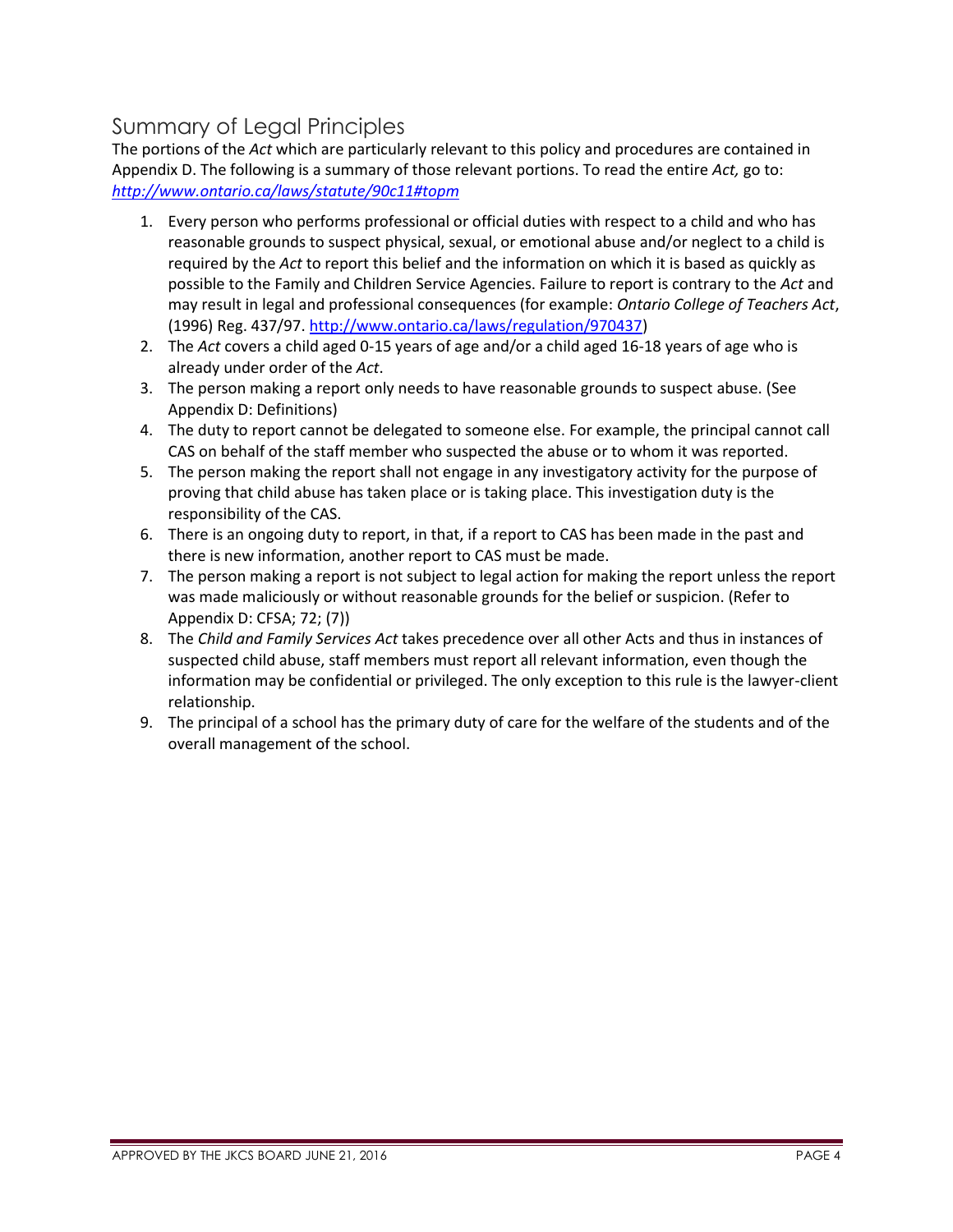## Records and Confidentiality

- 1. **Confidentiality is essential.** The process of reporting suspected cases of child abuse is intended to help children. However, the process must also protect them and any others, including any adults involved, from unfair or undue social stigmas and public judgments while the process is in progress. Therefore, confidentiality is absolutely essential.
- 2. Normally, passing any information about the child to a third person requires the consent of the parent. However, in the case of suspected child abuse, this parental right is overridden by legal and statutory demands.
- 3. All forms and other record of the abuse allegations or reports **must** be kept in a separate and confidential file, **not** in the student's *Ontario School Record (OSR)* since it is not a record that is "conducive to the improvement of the instruction of the student"(see *OSR Guideline 2000*, 3.4, page 12). Furthermore, since normal privacy and access provisions apply to the OSR and the record could be accessible to the student and his or her parents and others, storing these records in a separate file is imperative.
- 4. All records concerning reports of suspected abuse or neglect are confidential. Anyone who commits, assists or encourages the release of information from records to a person or agency not legally permitted to have access, may be guilty of a misdemeanour.
- 5. Note that all records concerning reports of suspected abuse or neglect may be subpoenaed. It is important that any records created are accurate and factual.
- 6. Records will be kept in the school's confidential archives indefinitely.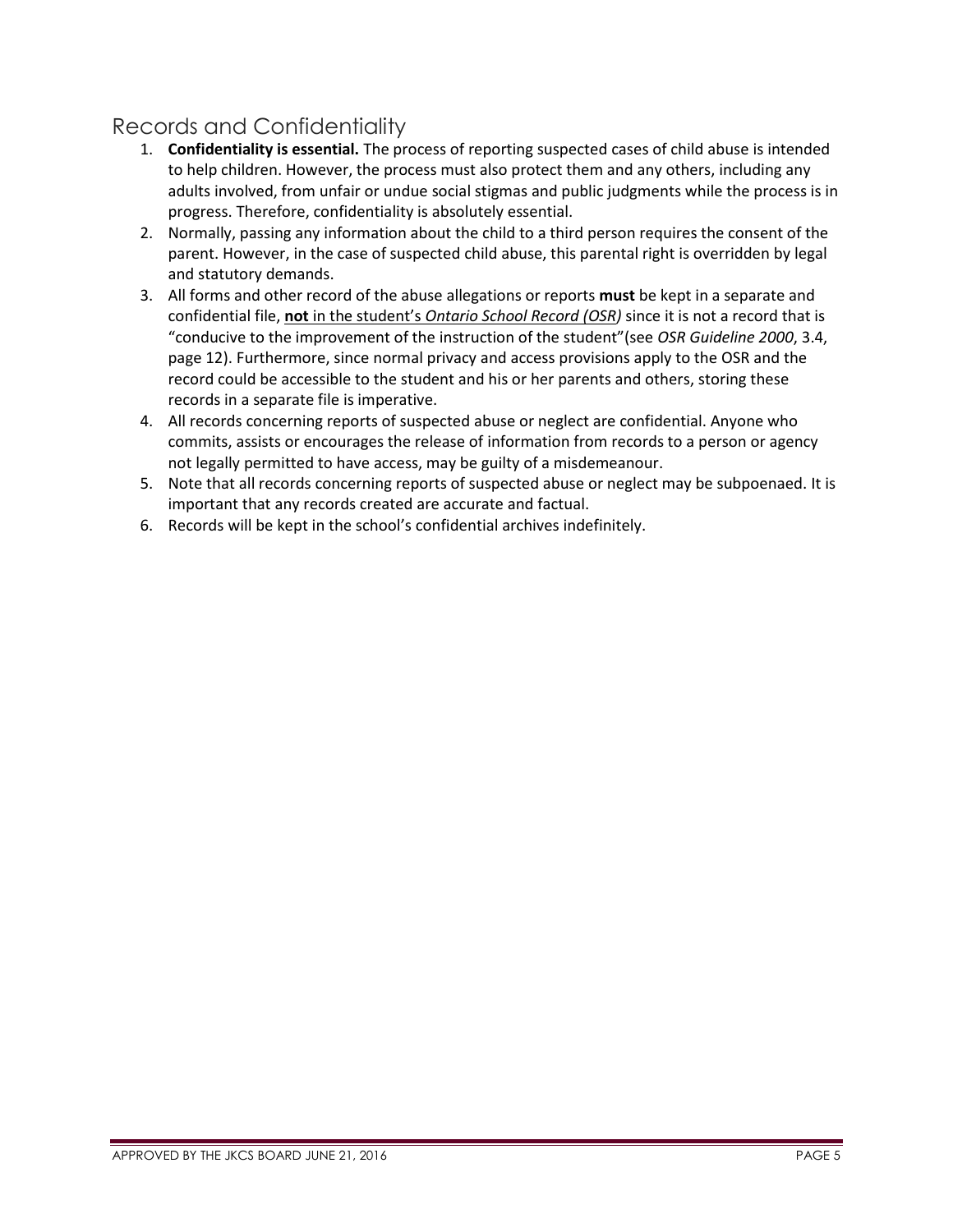## Staff and Volunteers and Training

- 1. It is the school's policy that every staff member of the school must undergo a criminal record check and vulnerable sector screening prior to being hired.
- 2. Each volunteer is required to have a criminal record check and vulnerable sector screening prior to beginning the volunteer service.
- 3. All criminal record checks and vulnerable sectors screenings must be repeated every three (3) years. The school will file these in confidential files and retain indefinitely.
- 4. All staff members and volunteers must sign the school's Code of Conduct.
- 5. All employees and volunteers who work with students will be given training regarding abuse prevention and awareness. This training will include:
	- a. The school's expectations for conduct and safe working conditions.
	- b. Review of the school's policy and procedures with respect to Child Welfare including the nature and indicators of child abuse.
	- c. Reporting requirements and procedures.
- 6. Abuse prevention and awareness training must be completed by every staff member and volunteer prior to working with children. It must also be reviewed annually, preferably at a staff meeting prior to the start of the school year.
- 7. An acknowledgement form should be signed by each staff member and volunteer who works with children and kept in the personnel file after their initial training session and again signed following every subsequent annual training. (See Appendix C). This form will be retained indefinitely in confidential files.
- 8. The principal or designate will monitor the child welfare policy and procedures to ensure that they are enforced.

## Working Conditions

- 1. The windows in classroom doors should remain free of decorations so as to give an unobstructed view into the room.
- 2. Doors without windows must be left open when students are present.
- 3. All one-on-one contact between a staff member and a student are to be held in public view.
- 4. Displays of affection between staff and students, while a natural way of conveying support and encouragement, must be limited to brief and appropriate contact. Any person's sensitivity to such contact or right to refuse such contact must be respected.
- 5. On outings away from the school, groups of students must be supervised by at least two adults of the same sex as the students.
- 6. One-on-one interactions outside of school hours between staff members and students is discouraged. (For example, staff should not provide car rides to students or meet a student for coffee).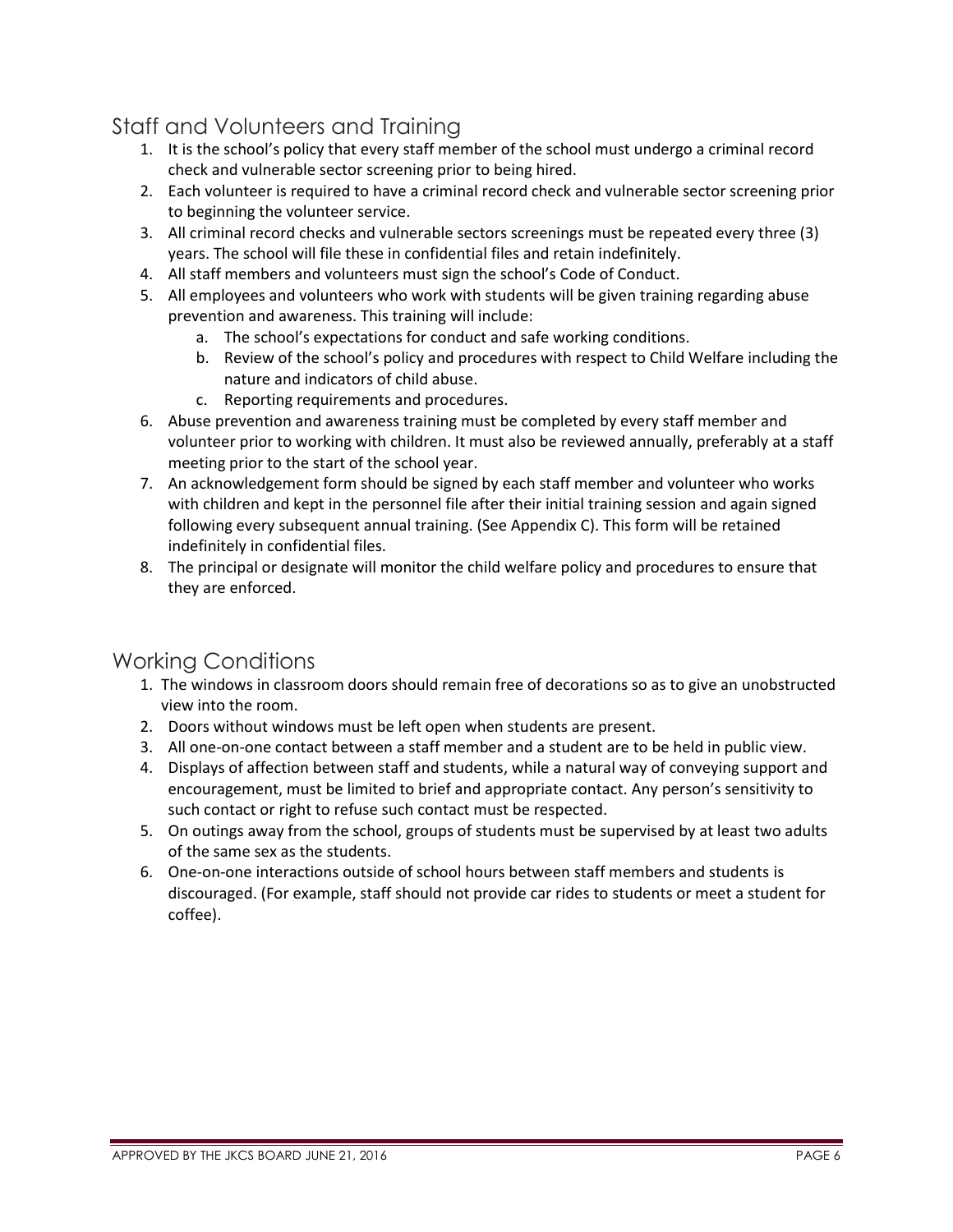#### **Definitions What is Child Abuse or Neglect?**

Child abuse is when a parent, caregiver or another adult physically and/or psychologically mistreats a child causing injury or emotional damage to a child or youth. This includes physical abuse, sexual abuse, emotional abuse as well as exposure to domestic violence. It can also result from a parent or caregiver's failure to provide adequately for the child's basic needs (neglect).

#### **Types of Abuse<sup>2</sup>**

- **Physical**
- **Emotional**
- **•** Sexual
- **Neglect**

**Physical abuse** is any deliberate physical force or action, by a parent or caregiver, which results, or could result, in injury to a child. It can include bruising, cuts, punching, slapping, beating, shaking, burning, biting or throwing a child. Using belts, sticks or other objects to punish a child can cause serious harm and is also considered abuse.

Subtle signs of physical abuse may include (but are not limited to):

- Child wears long sleeves/long pants even in warm weather
- Excessive crying
- Child seems anxious when other children cry
- Avoidance of physical contact with others
- Recurrent nightmares or disturbed sleep patterns
- Behaviour extremes—aggressiveness or withdrawal
- Poor self-concept
- Whispered speech
- Loss of appetite for no apparent reason, or excessive appetite
- Child is wary of adults
- Re-enactment of abuse using dolls, drawings or friends
- Clinging

 $\overline{\phantom{a}}$ 

- Delinquent behaviour
- Abrupt decline in school performance

**Emotional abuse** is a pattern of behaviour that attacks a child's emotional development and sense of self-worth. It includes excessive, aggressive or unreasonable demands that place expectations on a child beyond his or her capacity. Emotional abuse includes constantly criticizing, teasing, belittling, insulting, rejecting, ignoring or isolating the child. It may also include exposure to domestic violence. Emotional abuse is when a caregiver treats a child in an extremely negative way that damages self-esteem and the concept of self.

<sup>&</sup>lt;sup>2</sup> Definitions of abuse are used with permission from the Ontario Association of Children's Aid Societies.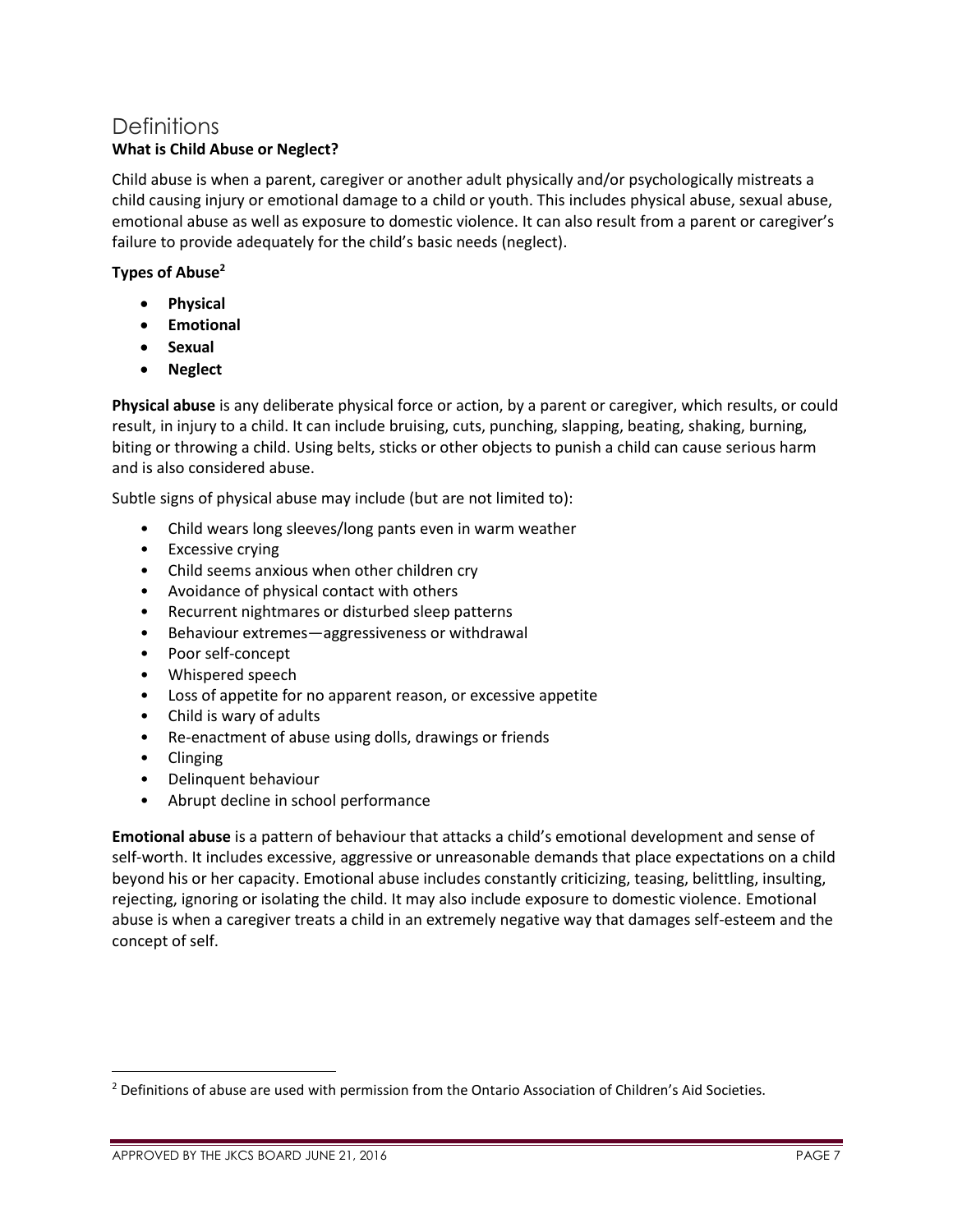Subtle signs of emotional abuse may include (but are not limited to):

- Sudden change in self-confidence
- Headaches or stomach aches with no medical cause
- Destructive behaviour
- Abnormal fears, increased nightmares
- Failure to gain weight (especially in infants)
- Desperately affectionate behaviour
- Speech disorders (stuttering, stammering)
- Habit disorders (biting, rocking, head-banging)
- Argumentative or consistent temper tantrums
- Bullying tactics
- Being easily frustrated
- Behaviour extremes—disobedient or overly compliant

**Sexual abuse** occurs when a child is used for the sexual gratification of an adult or an older child. The child may co-operate because he or she wants to please the adult or out of fear. It includes sexual intercourse, exposing a child's private areas, indecent phone calls, fondling for sexual purposes, watching a child undress for sexual pleasure, and allowing/forcing a child to look at or perform in pornographic pictures or videos, or engage in prostitution. Sexual abuse is any sexual exploitation of a child by a caregiver or someone else.

Subtle signs of sexual abuse may include (but are not limited to):

- Frequent sore throats or urinary infections
- Constant sadness
- Re-enactment of abuse using dolls, drawings or friends
- Clinging
- Thumb-sucking
- Sudden fear of the dark
- Behaviour extremism—aggressiveness or withdrawal
- Recurrent nightmares or disturbed sleep patterns
- Loss of appetite for no apparent reason, or excessive appetite
- **Bedwetting**
- Avoidance of undressing or wearing extra layers of clothes
- Abrupt decline in school performance

**Neglect** occurs when a caregiver fails to provide basic needs such as adequate food, sleep, safety, education, clothing or medical treatment. It also includes leaving a child alone or failing to provide adequate supervision. If the caregiver is unable to provide the child with basic needs due to financial inability, it is not considered neglect, unless relief has been offered and refused. Neglect is a pattern where a child's caregiver fails to provide basic needs such as food, sleep, safety, supervision, appropriate clothing or medical treatment.

Subtle signs of neglect may include (but are not limited to):

- Missing key articles of clothing
- Over- or under-dressed for weather conditions
- Height and weight significantly below age level
- Consistent school absenteeism
- Persistent hunger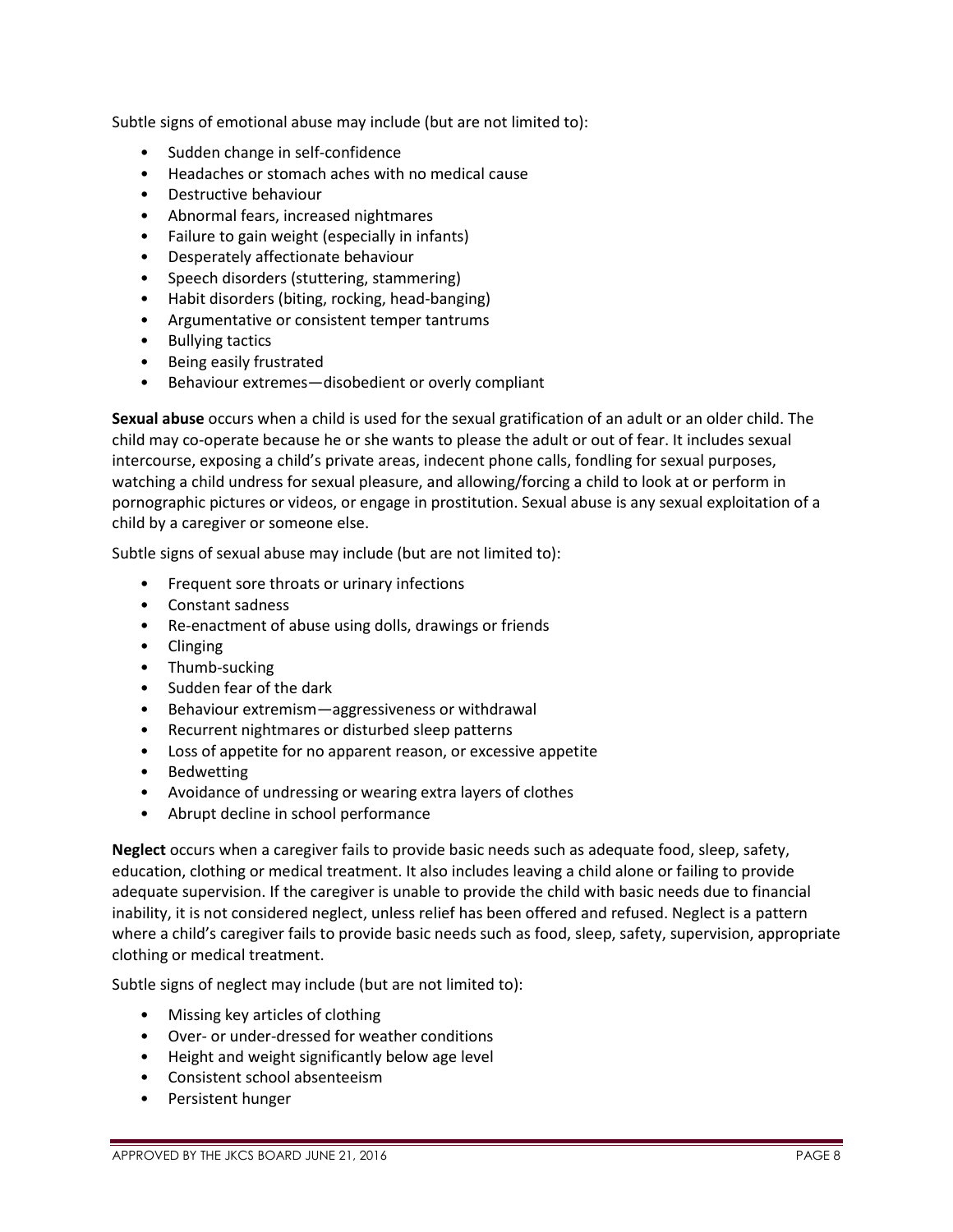- Trouble concentrating
- Low self-esteem
- Body odour
- Child assumes adult responsibilities
- Always being dirty and severely unkempt
- Sleepiness/always tired
- Child steals food/lunch money from others

**Abandonment/Separation** is when the child's parent or caregiver has died or is absent and has left the child without adequate custody and care. Abandonment also occurs when a child is in residential care and the parent or caregiver refuses or is unable to resume custody and care of the child.

**Caregiver** is anyone who has the responsibility of caring for a child. This may include: parent/guardian, day-care providers, babysitters, teachers, other school employees (e.g., bus driver, paraeducator, custodian, etc.), school volunteers, etc.

**Caregiver Capacity** refers to the characteristics demonstrated by a parent or caregiver indicating their ability to adequately care for and protect a child. There may be no harm to a child or evidence that the child is in need of protection, however, the caregiver may demonstrate characteristics that indicate a child may be at risk of harm without intervention.

Caregiver characteristics indicating a child may be at risk include a history of abusing/neglecting a child, being unable to protect a child from harm, drug or alcohol abuse, mental health issues or limited care giving skills.

**A Child** is considered any person under the age of 16 or is 16 or 17 years old and is already under a child protection order.

**Domestic Violence** is violent and abusive behaviour that occurs within a child's home. Domestic violence usually involves the violent abuse of a partner or spouse. A female partner is most commonly the victim of domestic violence, although male partners may also be victims. Domestic violence has a profound emotional impact on children and may raise the risk of child abuse and neglect.

**Reasonable Grounds** are what an average person, given his or her training, background and experience, exercising normal and honest judgment, would suspect. (Brochure *Reporting Child Abuse and Neglect*, Ontario Ministry of Community and Social Services) It is not necessary to be certain a child is or may be in need of protection to make a report to a CAS.

In order to be able to make a "reasonable grounds" decision, school staff should be familiar with the physical and behavioural indicators of abuse.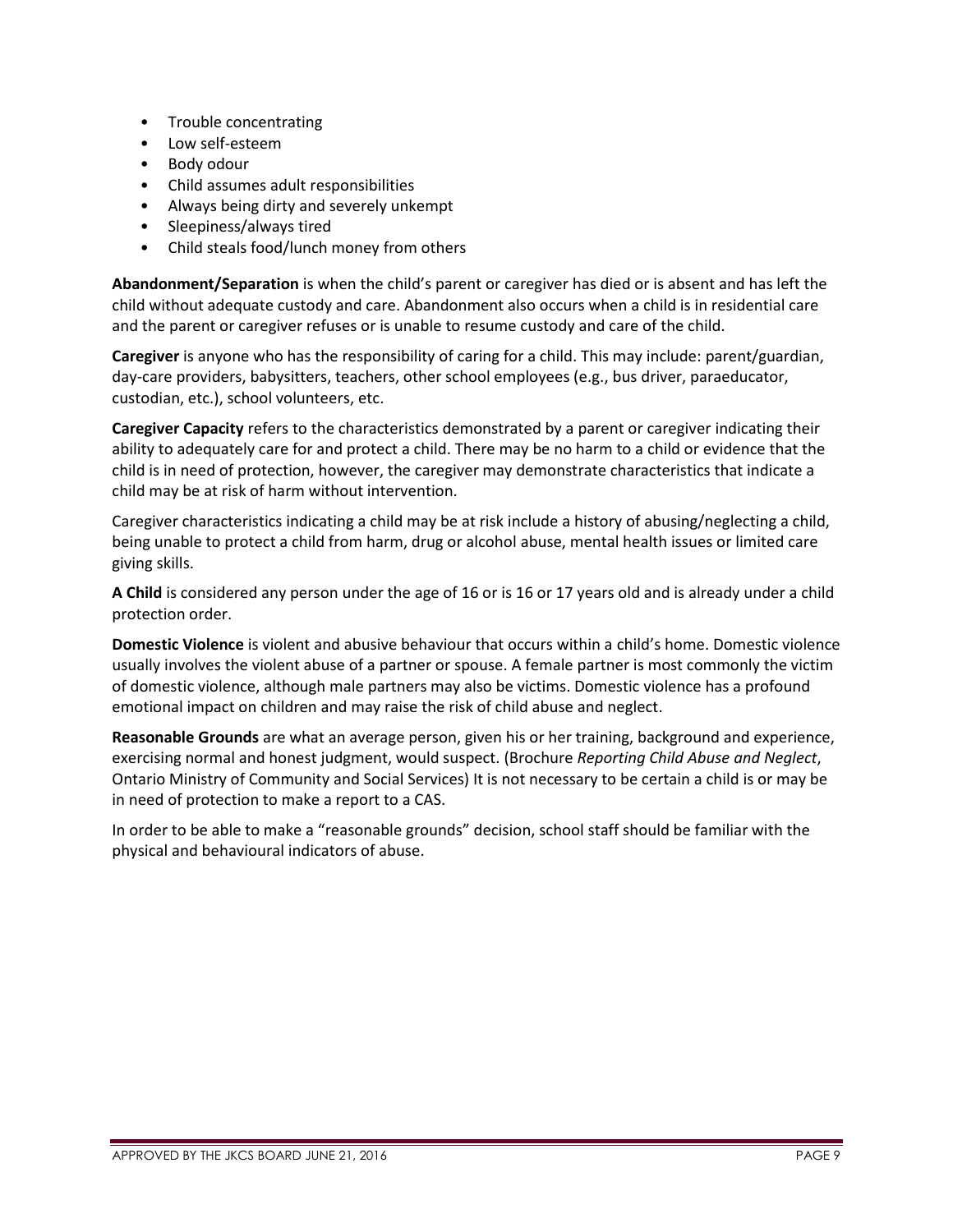## A Note about Children with Special Needs

Children with special needs are shown to have an increased vulnerability to abuse. When the suspected abuse involves a child with special needs it is important to seek consultation and support for the school and child from specialists within the school and community. These specialists may be needed to assist in the interview process to ensure that the communications are accurate.

Special needs include:

- Communication disabilities
	- o Hearing impairments
	- o Speech or language impairments
	- o Non-English speaking
	- o Age (a younger child such as a preschooler)
- Physical disabilities
- Developmental delays

Any of the above increase a child's vulnerability as he/she may not be able to:

- Express the abuse.
- Escape the abuse. There is more likely to be a power imbalance in the relationship due to the child's dependence on a caregiver to be fed, bathed and moved.
- Recognize that what they are experiencing is abuse.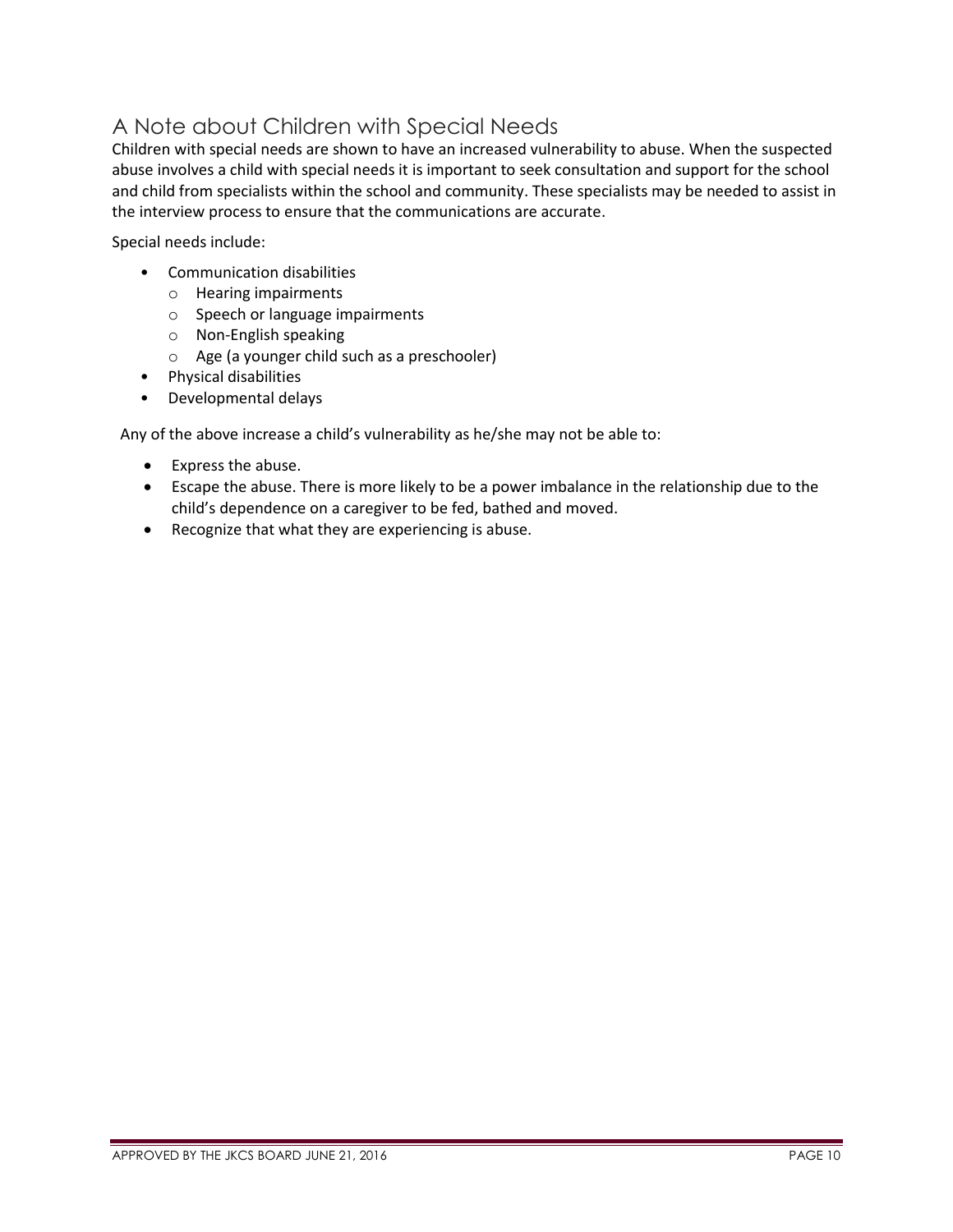#### Purpose

John Knox Christian School is committed to providing a safe and welcoming school environment for all children and adults. The school has an important role to play in the prevention of child abuse and is responsible for the safety of everyone within its walls. This policy is to ensure that each child enrolled in John Knox Christian School is protected and safe by ensuring that it is a caring environment for the growth and development and that all employees and volunteers of the school fulfil their legal responsibilities with respect to the *Child and Family Services Act (the Act)*.

#### Policy Description

The school has a custodial role in caring for the child which is delegated to it by the parent and is a primary duty of the school. It is specifically part of the duties of the principal. Because of the amount of time a child spends here, the school is in a special position to become aware of indicators of abuse or neglect. It also can offer safety and security to the child who is a victim of abuse at home or elsewhere. The protection of the child is paramount. If there is any doubt regarding the reporting of child abuse, the school staff should err on the side of protecting the child.

Child abuse is when a parent, caregiver or another adult physically and/or psychologically mistreats a child causing injury or emotional damage to a child or youth. This includes physical abuse, sexual abuse, emotional abuse as well as exposure to domestic violence. It can also result from a parent or caregiver's failure to provide adequately for the child's basic needs (neglect). <sup>3</sup>

John Knox Christian School acknowledges that the state, as represented by police and in Ontario, the Children's Aid Society, has the authority to use all the means at its disposal to protect the child from abuse where necessary and that the school has a legal duty to abide by *the Child and Family Services Act* 2014 and the Regulations, as well as every statute that may be substituted.

John Knox Christian School acknowledges every person who has reasonable grounds to suspect abuse of a child is required by the *Act* to report this belief as soon as possible to the Children's Aid Society and this duty cannot be delegated to someone else.

This policy recognizes that the protocols and procedures to support the school, its employees, children and the parents are critical to any accusation of abuse that arises. The Board of John Knox Christian School therefore acknowledges that the school will adhere to the protocols and procedures described in the John Knox Christian School Child Welfare Procedures Manual.

Confidentiality is a core value in all matters related to abuse allegations and reporting. The school will not divulge any information in relation to these cases except to the proper authorities and upon the instruction from the proper authorities. As a particular note of caution, a school leader will often feel pressure to address incorrect information or explain decisions, however confidentiality must remain an overriding principle.

The principal of the school is responsible to the Board for the implementation of this policy and for the training of all school personnel as to the Child Welfare Procedures Manual.

 $\overline{\phantom{a}}$ 

<sup>3</sup> See definitions in the previous section as well as in Appendix C – *Child and Family Services Act*.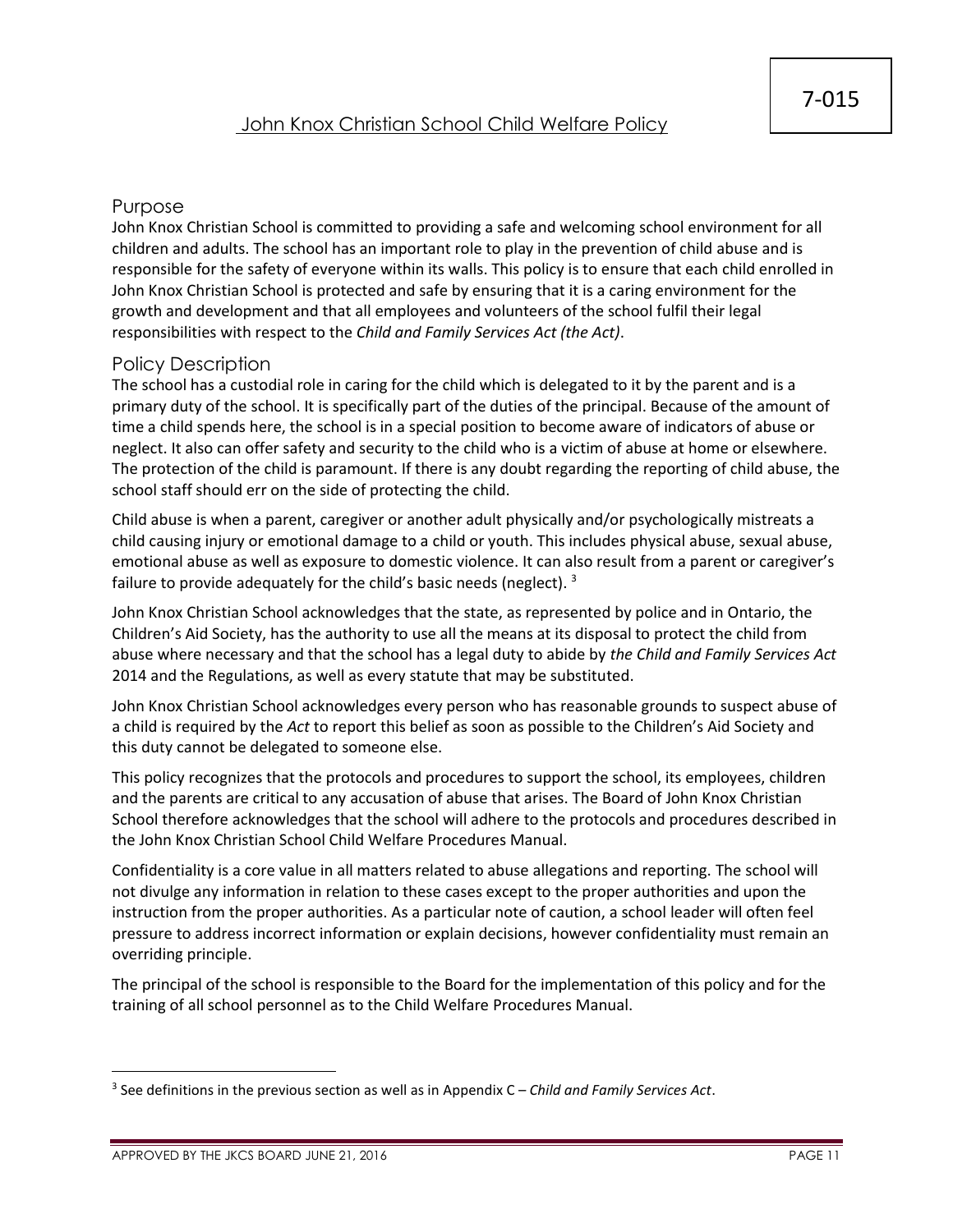Regulations:

- 1. The board shall ensure that all employees, contract workers and volunteers are aware of definitions of child abuse and alert to the indicators.
- 2. Based on their roles and responsibilities, all employees and volunteers will receive training on procedures and protocols associated with reporting and investigating suspected child abuse before beginning to work with children and on an annual basis. The acknowledgement form will be signed following each training session and filed in the personnel files. These forms will be retained indefinitely in confidential files.
- 3. The dignity and privacy of the child must always be respected.
- 4. Employees and volunteers shall cooperate with Children's Aid workers and the police.
- 5. Employees to whom a disclosure is made and who report suspected child abuse shall maintain the appropriate documentation. All documentation shall be stored separate from the student's OSR in a secure location. Documentation shall be kept indefinitely.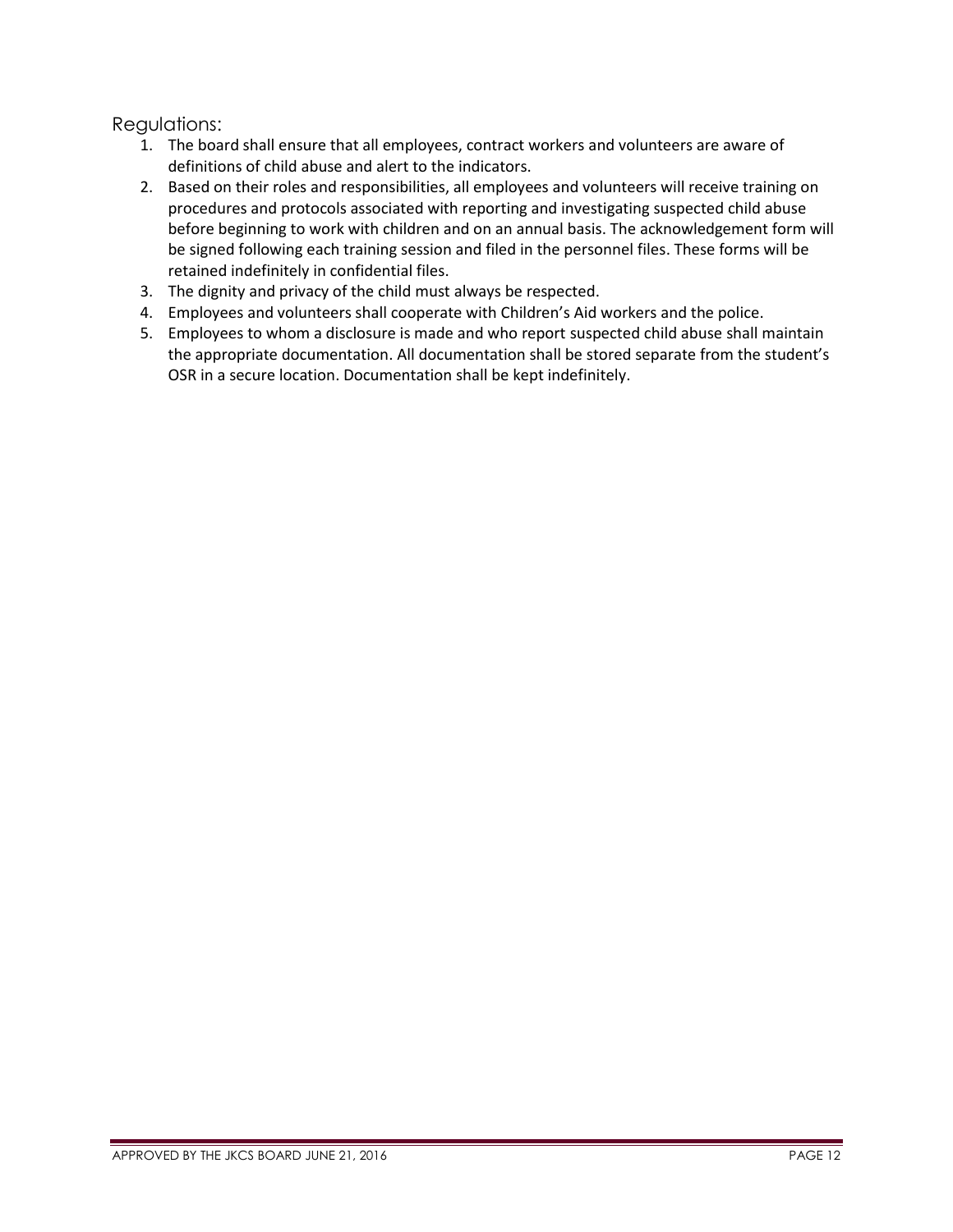## John Knox Christian School Child Welfare Procedures

#### General Reporting Protocol for Disclosures or Suspicions of Child Abuse/Neglect

#### Duty to Report

- 1. Under the Child and Family Services Act, every person who has reasonable grounds to suspect a child is in need of protection is obligated to report the suspicion and the information upon which it is based with the Children's Aid Society.
- 2. **Duty cannot be delegated:** The person suspecting the abuse is responsible for reporting to CAS and cannot rely on someone else such as the principal to make the report. However, this person may ask to have a support person present when making the report.
- 3. **The duty to report is an ongoing obligation**. Even if there as already been a report made regarding the abuse of a child, if there are additional grounds to support that the child may be in need of protection, this must also be reported to CAS.
- 4. **Failure to Report** If an employee fails to report suspicions or knowledge of child abuse or neglect, he/she is liable on conviction to a fine of up to \$1000.
- 5. **Liability.** The Act protects from liability employees who report suspicions of abuse when the suspicions are reasonable and not made maliciously. The duty of to make a report "overrides the provisions of any other provincial statute – that is, those provisions that would otherwise prohibit the professional or official from disclosing confidential or privileged information. In other words, a teacher or school principal must report that he or she suspects that a child is or may be in need of protection even if he or she believes that the information to be used to support the report is supposed to be confidential or privileged."<sup>4</sup>
- **6.** When an employee suspects that a child is a victim of abuse by an adult, or another child, including a child that attends the school, that employee shall inform the principal or designate regarding the suspicion and the circumstances; however this should not unduly delay the report to the CAS (The principal/designate should keep detailed notes at all stages of the process regarding his/her involvement).
	- **a. Where Reasonable Grounds Exist**. If after consultation, there are reasonable grounds to suspect abuse, the Children's Aid Society shall be contacted by the staff member who suspected the abuse or to whom it was reported.
	- b. **When Reasonable Grounds are Not Clear**. When school personnel are unclear about "reasonable grounds," that person shall discuss the circumstances of the suspected abuse with a CAS intake worker without using the name of the child. If after consultation, the intake worker advises that the situation must be reported, the staff member shall share all relevant information with the intake worker in accordance with the requirements of the Act.
	- c. **When The Student is Sixteen Years of Age or Older.** If abuse is suspected to a child over 16 years of age, the suspected abuse shall be reported to CAS. CAS is responsible to determine if there is any other child under the age of 16 who may be in need of protection. The reporter maybe directed by CAS to also call police.

In all cases keep a record of the call to CAS using the Report of Suspected Child Abuse Form.

 $\overline{\phantom{a}}$ 

<sup>4</sup> Policy/Program Memorandum No. 9, Ministry of Education, August 10, 2001, <https://www.edu.gov.on.ca/extra/eng/ppm/9.html>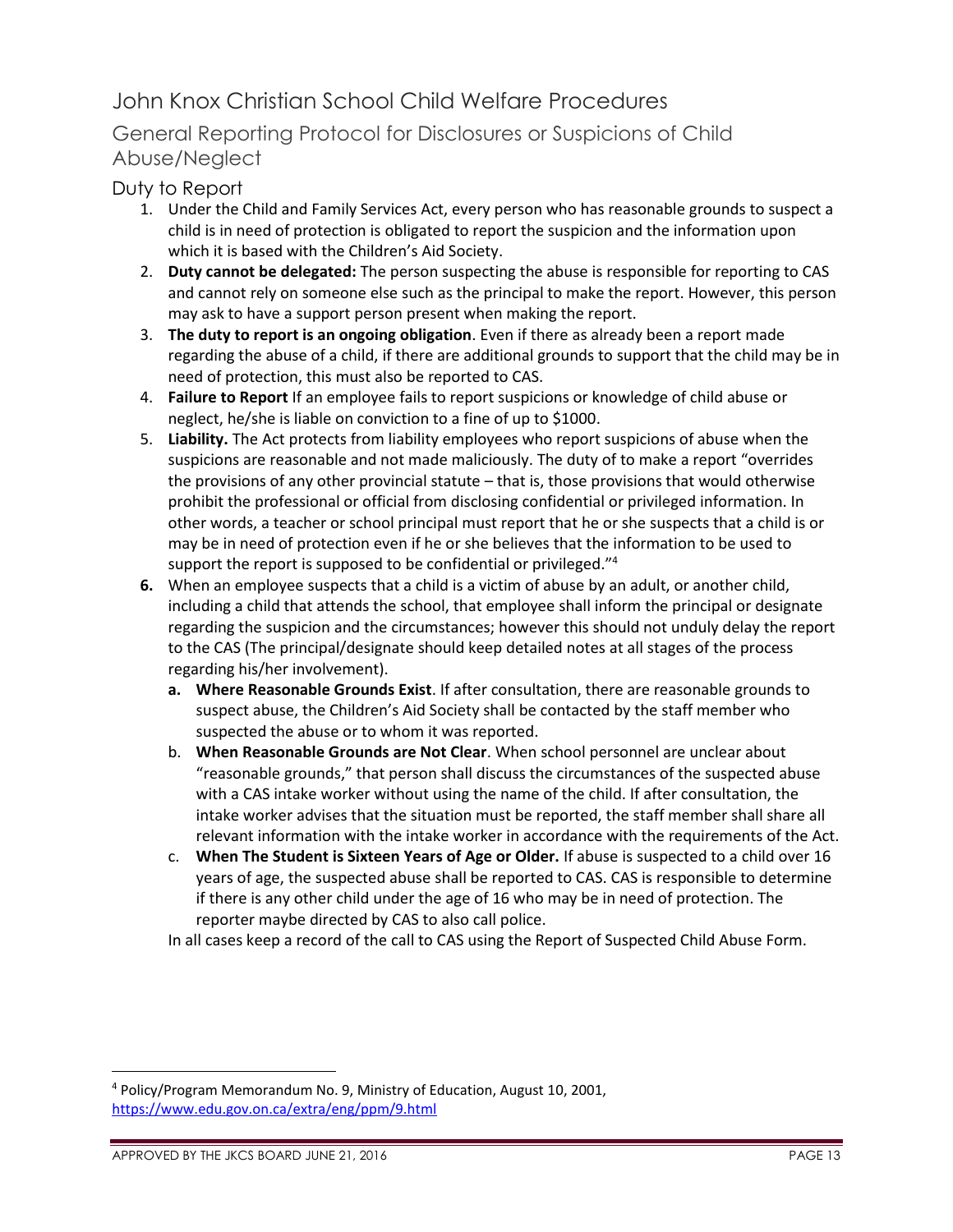**Investigations** 

- 1. **The Role of the Principal and employee** is not to prove a child has been abused but to report it to the Children's Aid Society (CAS) when they have "reasonable grounds to suspect" that a child has been abused and is in need of protection. CAS and/or the police shall determine the appropriate course of action to follow. No employee/volunteer shall attempt to address the situation on his/her own.
- 2. **Questioning of the Student:** The school personnel should not conduct an investigation regarding the suspicion or disclosure and should question the student only to clarify the nature of the complaint.

#### Making the Report

- 1. **Report as soon as possible**. The report to the CAS shall be made **as soon as possible** in order to give the CAS time to interview the child if necessary. If the CAS requests it, the principal shall detain and supervise the child at school for purposes of an interview.
- 2. Before making a report to CAS, it is necessary to prepare the information about the student and the details about the reason for the referral. The CAS will require this information. See Appendix B: When Calling CAS …
- 3. Complete the Report of Suspected Child Abuse Form and Teacher Documentation Form.

#### **4. Related Issues**

- a. Since the safety and protection of the child is the utmost concern, be sure to inform the CAS worker about any of the child's family circumstances (including siblings) which may help in the investigation.
- b. It will also be helpful for the school to have answers to the following questions:
	- i. The name and contact information of the CAS workers spoken to.
	- ii. How and when will the parents be notified?
	- iii. Will the child be interviewed?
	- iv. Will the interview be at the school or at home?
	- v. May the child go home if the interview has not yet taken place?
	- vi. What information should be shared with the child and parents if the interview has not taken place?
- c. The Children's Aid Societies in our area are:
	- i. Children's Aid Society of Halton **[905.333.4441](tel:905.333.4441)**
- 5. **Make a Record of the Report of Suspected Child Abuse**. All observations and any actions that have been taken are to be factually documented and stored by the school and/or staff member in a confidential location. The teacher and the principal shall review the outcome of the reporting to the CAS and fill in the form "Report of Suspected Child Abuse Form" (Appendix A: Reporting Forms) immediately. The principal shall be available for support to the staff member and to assist in any decision making that may have to occur. If the CAS worker indicates that there are not reasonable grounds or the suspicions and/or disclosure to warrant an investigation, complete the form and indicate the worker's response on the form. The person making the report should make detailed notes of the disclosure/suspicion and the report to CAS.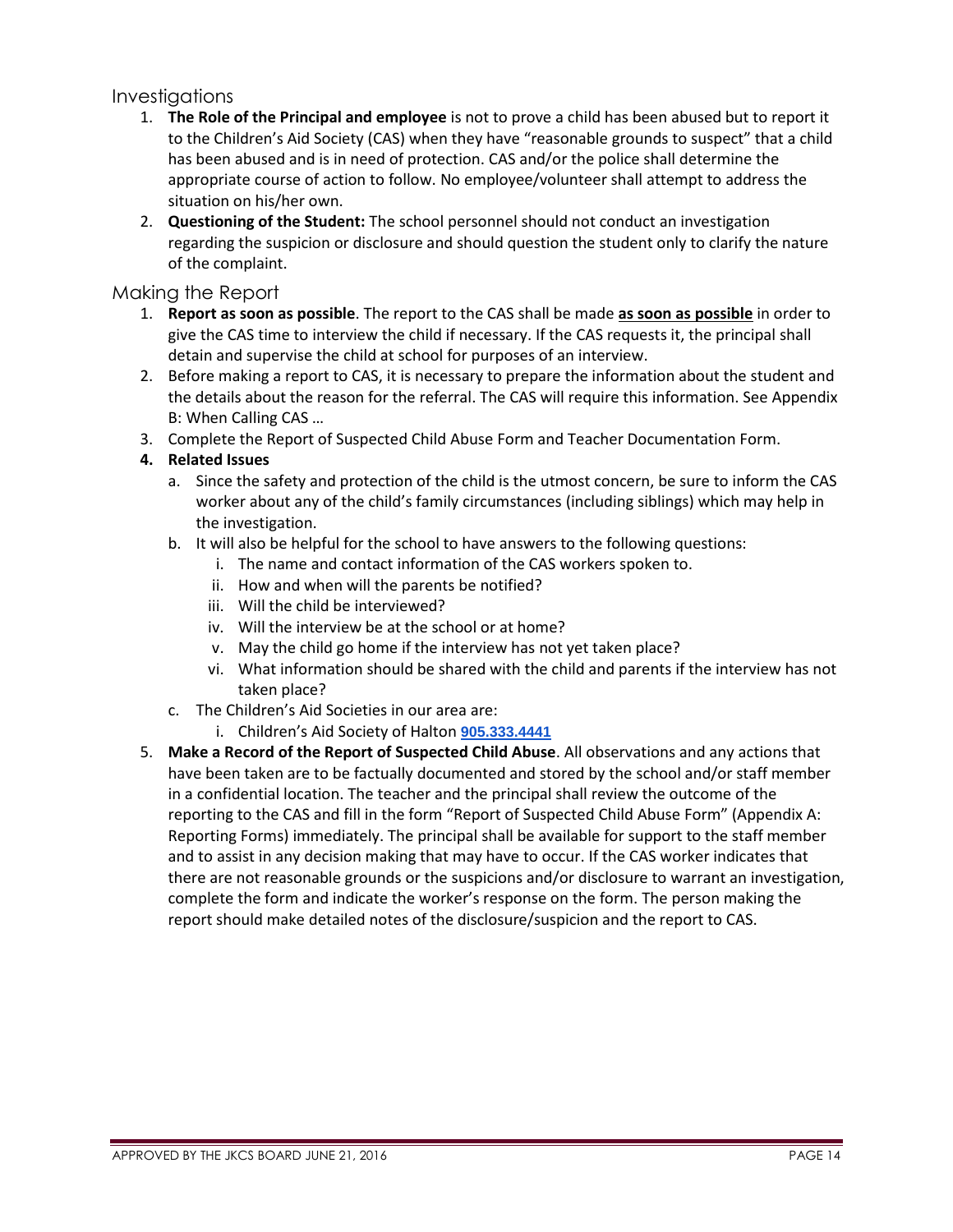#### Supporting the Child

- 1. **Confidentiality**. Any suspicion of a child in need of protection must be kept confidential by restricting the number of people who are made aware and by all parties maintaining strict silence. Respect the child by not identifying him/her to other staff or students.
- 2. Depending upon the child's age, the reporting staff member may let the student know of the requirement to report.
- 3. **Provide Access to the Child by the CAS worker.** The place of interview should be discussed with the Children's Aid Society intake worker at the time of the reporting. CAS or the police may interview the child, and possibly other children in the family, at school. The principal shall permit a CAS worker to have access to the child at school, and to the child's siblings if requested. The principal shall ensure that the proper identification has been produced by the child protection worker or police officer prior to an interview.
- 4. If the interview is to take place at the school, a trusted person should be appointed by the staff member or principal to stay with the student until an intake worker from CAS arrives and is ready to begin the interview.
- 5. **Presence of School Staff at Interview.** Although the CAS intake worker will usually ask to interview the child alone, he/she may determine who else should be present for the interview of the child. If the child requests a support person, he/she should be an adult that the child has chosen.

#### Notification of Parents

**Do Not Contact the Parent** It is the responsibility of the CAS to notify the parents when child abuse is suspected. The person reporting shall not notify the parents nor obtain their consent. The decision as to when and how to report to the parents will be coordinated with the school by the CAS worker. The reporting person should ask the CAS worker when the parents will be notified so that the school may be prepared for the response and provide appropriate support.

#### Removal of Child from School

CAS has the legislated right to remove a child from the school with or without a warrant. (See Appendix D: CFSA). When this is the case, the principal or principal designate shall ensure that there is a written statement from the worker that he/ she "believes the child is in need of protection and is removing the child to a place of safety." (See Appendix A: Removal of Child from School Premises by CAS) The CAS worker or police officer will then take full responsibility for the student.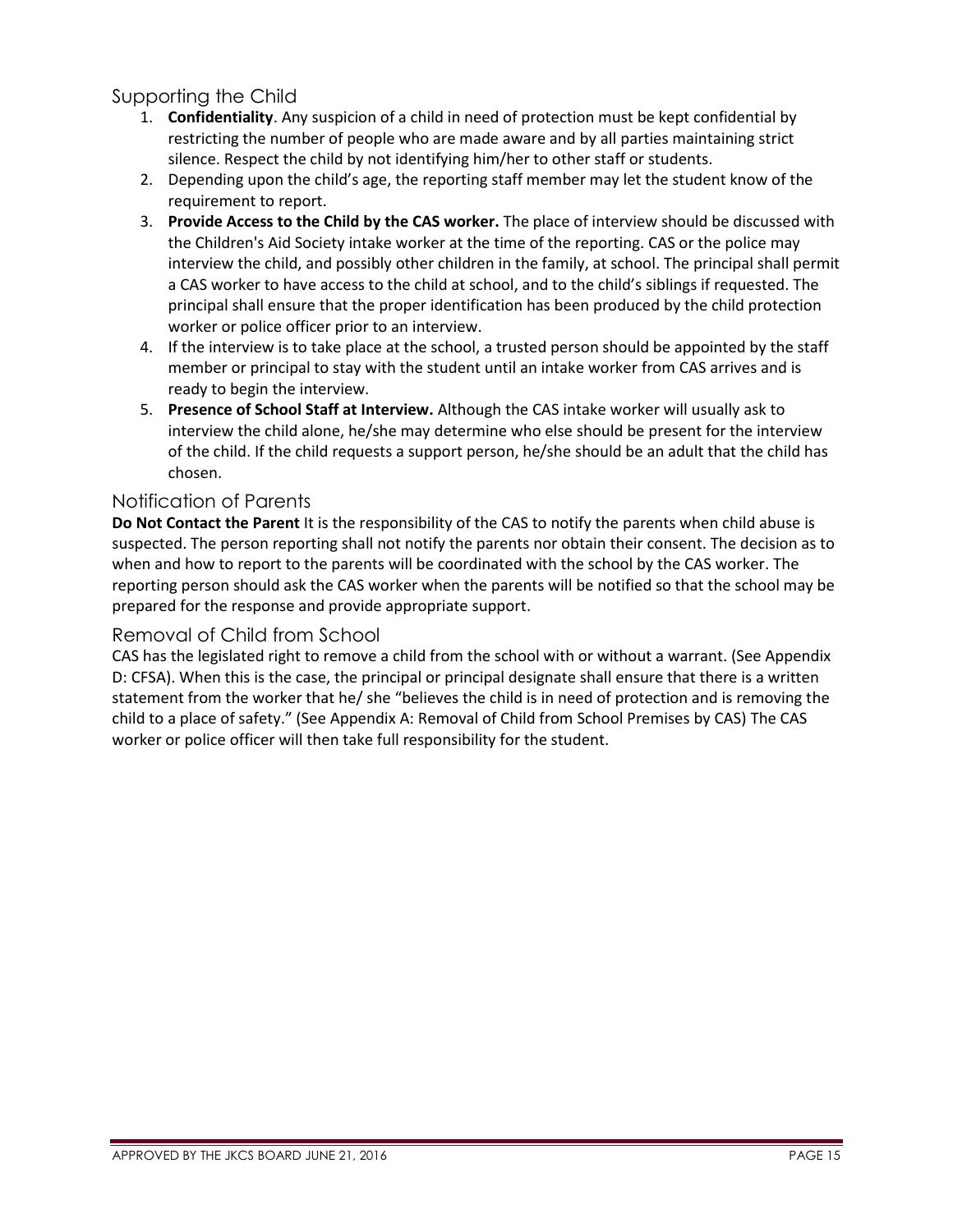#### Protocol When Complaints Involve an External Caregiver

When the suspected offender is an external caregiver, the staff member's responsibilities are as follows:

- 1. Inform the principal or designate of suspicions or disclosure to determine reasonable grounds.
- 2. Make the report to CAS and/or police. Be prepared to provide the appropriate information to the intake worker. (See Appendix B – When Calling CAS …).
- 3. Complete the Report of Suspected Child Abuse Form and Documentation Record.
- 4. Support the child through the investigation.
- 5. Maintain confidentiality.
- 6. Parents/guardians should not be notified. The decision as to when and how to report to the parents will be coordinated with the school by the CAS worker.

#### Protocol When Complaints Involve a Member of Staff

When the suspected offender is another staff member, the staff member's responsibilities are as follows:

- 1. Inform the principal or designate of suspicions or disclosure to determine reasonable grounds.
- 2. Make the report to CAS and/or police. Be prepared to provide the appropriate information to the intake worker. (See Appendix B – When Calling CAS)
- 3. Complete the Report of Suspected Child Abuse Form and Documentation Record.
- 4. Support the child through the investigation.
- 5. Maintain confidentiality. The implicated staff member MUST NOT be contacted regarding the allegations or disclosure unless instructed by CAS. After receiving instructions, contact should only be made by the principal or designate.
- 6. Parents/guardians should not be notified. The decision as to when and how to report to the parents will be coordinated with the school by the CAS worker.

#### Additional Steps for the Principal

- 1. Subject to authorization by CAS, the principal or designate shall notify the suspected offender of the accusation, the action taken and advise him/her to contact his/her professional association and/or to seek personal legal counsel.
- 2. The principal, in collaboration with CAS, decide what actions to take in regards to the alleged abuser. (For example, remove staff member from interaction with student, which may include suspension with/without pay).
- 3. The principal shall cooperate but remain uninvolved in any investigation.
- 4. Aside from informing the board chair, in confidence, of the allegations and keeping him/her informed of the situation, the principal shall also contact the school's legal counsel and insurance provider. The principal may also wish to contact the Ontario Alliance of Christian Schools.
- 5. The principal should consult with the CAS regarding any communications with the school community. This will include decisions on who should be informed (other staff members, parents and/or students), what information is disclosed and when and how the information is shared.
- 6. Under the *Student Protection Act*, where the accused is a member of the Ontario College of Teachers and/or the Ontario College of Early Childhood Educators, and there has been a **charge or conviction** of abuse or that, in the employer's opinion, indicates that a child may be at risk of harm or injury, the matter shall be reported to the appropriate college in writing as soon as possible.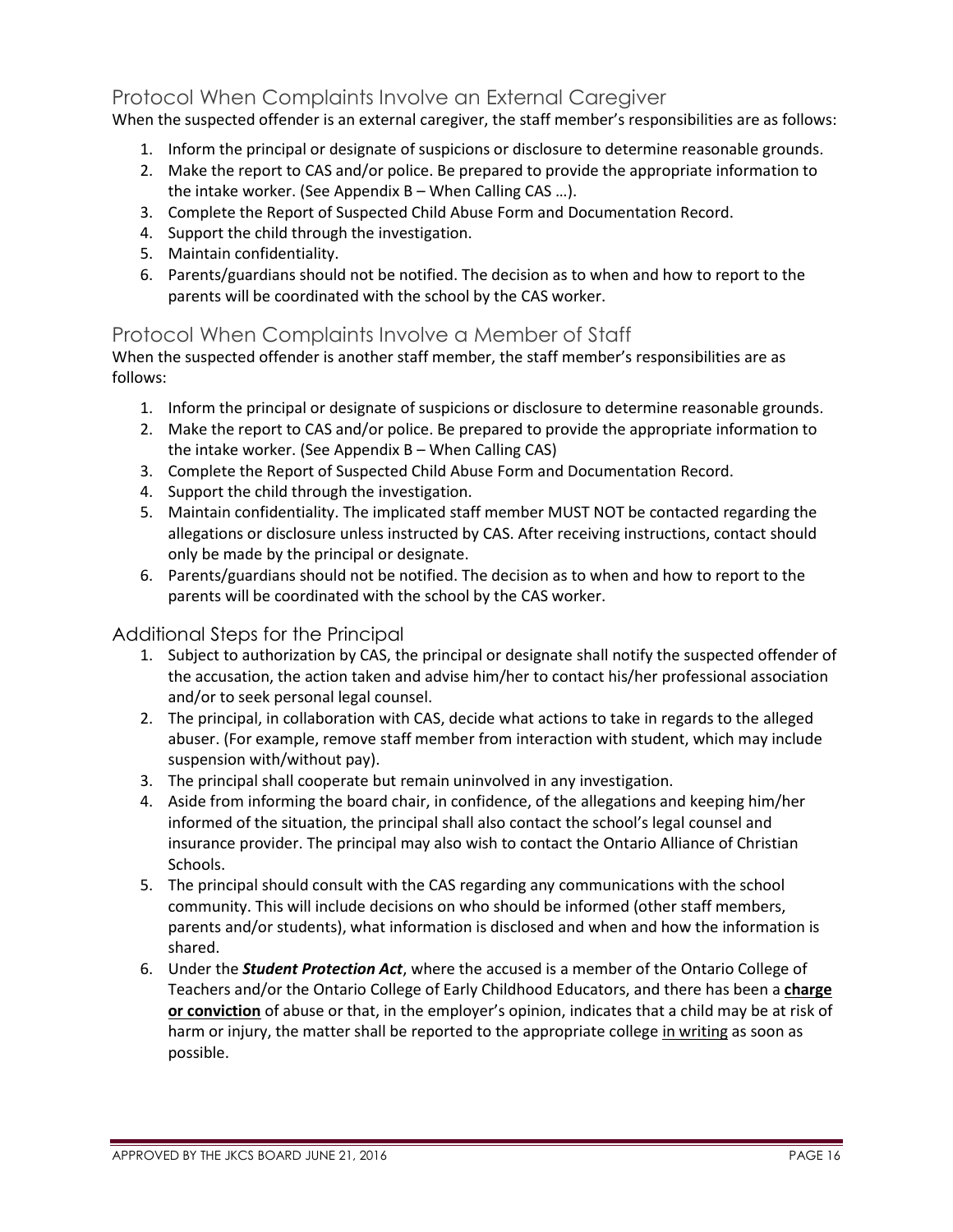#### Protocol When Complaints Involve a Volunteer

When the suspected offender is a school volunteer, the staff member's responsibilities are as follows:

- 1. Inform the principal or designate of suspicions or disclosure to determine reasonable grounds.
- 2. Make the report to CAS and/or police. Be prepared to provide the appropriate information to the intake worker. (See Appendix B – When Calling CAS)
- 3. Complete the Report of Suspected Child Abuse Form and Teacher Documentation Form
- 4. Support the child through the investigation.
- 5. Maintain confidentiality. The implicated volunteer MUST NOT be contacted regarding the allegations or disclosure unless instructed by CAS. After receiving instructions, contact should only be made by the principal or designate.
- 6. Parents/guardians should not be notified. The decision as to when and how to report to the parents will be coordinated with the school by the CAS worker.

#### Additional Steps for the Principal

- 1. Subject to authorization by CAS, the principal or designate shall notify the suspected offender of the accusation, the action taken and advise him/her to seek personal legal counsel.
- 2. The principal will act in collaboration with CAS on what actions to take in regards to the alleged abuser. (For example, remove volunteer from position in school).
- 3. Aside from informing the board chair, in confidence, of the allegations and keeping him/her informed of the situation, the principal shall also contact the school's legal counsel and insurance provider. The principal may also wish to contact the Ontario Alliance of Christian Schools.
- 4. The principal should consult with the CAS regarding any communications with the school community. This will include decisions on who should be informed (other staff members, parents and/or students), what information is disclosed and when and how the information is shared.

#### Protocol When Complaints Involve the Principal

When the suspected offender is the principal, the staff member's responsibilities are as follows:

- 1. Inform the board chair/designate of suspicions or disclosure and that a report is being made to CAS.
- 2. Make the report to CAS and/or police. Be prepared to provide the appropriate information to the intake worker. (See Appendix B – When Calling CAS)
- 3. Complete the Report of Suspected Child Abuse Form and Teacher Documentation Form
- 4. Support the child through the investigation.
- 5. Maintain confidentiality. Under no circumstances shall the implicated principal be contacted regarding the allegations or disclosure until specific instructions are received from CAS. After receiving instructions, contact should only be made by the board chair or designate.
- 6. Parents/guardians should not be notified. The decision as to when and how to report to the parents will be coordinated with the school by the CAS worker.

#### Additional Steps for the Board Chair

- 1. Subject to authorization by CAS, the board chair or designate shall notify the principal of the accusation, the action taken and advise him/her to contact his/her professional association and to seek personal legal counsel.
- 2. The board chair or designate will act in collaboration with CAS on what actions to take in regards to the alleged abuser. (For example, remove principal from interaction with student, which may include suspension with/without pay).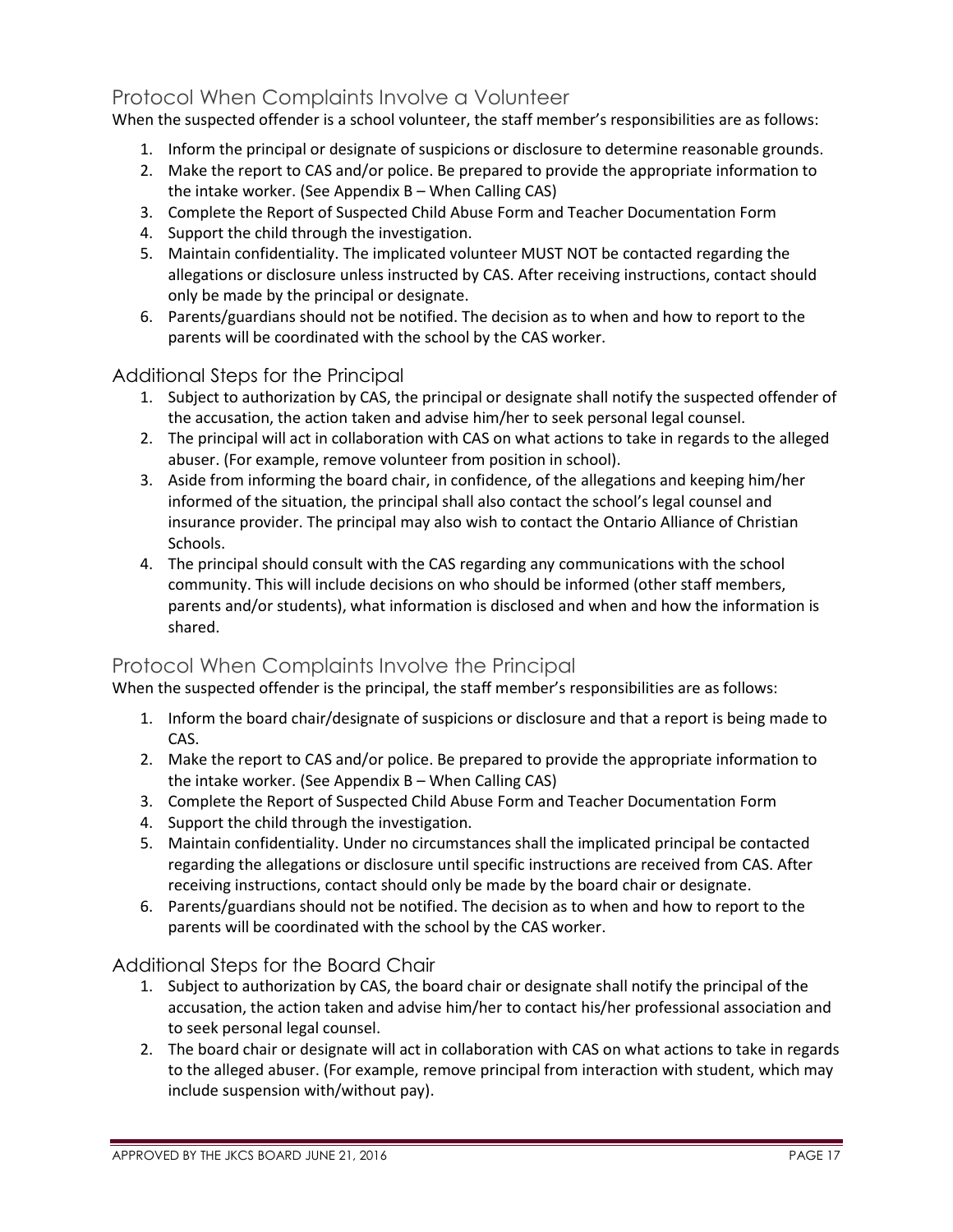- 3. The board chair or designate informs the executive committee as well as contact the school's legal counsel and insurance provider. The board chair may also wish to contact the Ontario Alliance of Christian Schools.
- 4. The board chair or designate should consult with the CAS regarding any communications with the school community. This will include decisions on who should be informed (other staff members, parents and/or students), what information is disclosed and when and how the information is shared.
- 5. If the principal has been suspended without pay, the board will need to appoint an interim principal to run the school. This person should be kept abreast of the situation.
- 6. Under the *Student Protection Act*, where the accused is a member of the Ontario College of Teachers and/or the Ontario College of Early Childhood Educators, and there has been a **charge or conviction** of abuse or that, in the employer's opinion, indicates that a child may be at risk of harm or injury, the matter shall be reported to the appropriate college in writing as soon as possible.

#### Protocols for Student to Student Abuse

When a complaint is received about child to child abuse allegations:

- 1. The caregiver/staff member receiving the complaint should consult with the Principal or designate
- 2. If reasonable grounds are established the person who received the complaint shall notify the CAS.
- 3. If further advice is required before officially filing with CAS, an informal call shall be made to the intake worker at the local CAS without using the name of the child.
- 4. If a complaint is filed, then communication will be dictated by the CAS case worker.
- 5. If reasonable grounds are not established, the school's discipline protocols will determine next steps.

#### **Additional comments about Student to Student Abuse:**

- 1. Due to the extremely sensitive nature of these allegations, all parties must respect confidentiality. Regardless of the actions of other parties, it is imperative that school staff maintain confidentiality at all time.
- 2. Record keeping must be thorough and complete. Complete the Report of Suspected Child Abuse Form and Documentation Report.
- 3. The Principal should seek outside advice, including the Ontario Alliance of Christian Schools, the school's legal counsel, insurance provider
- 4. The following link to the Public Health Agency of Canada addresses sibling sexual abuse and may provide some helpful insights for the caregiver: [http://www.phac-aspc.gc.ca/sfv](http://www.phac-aspc.gc.ca/sfv-avf/sources/nfnts/nfnts-visac-sibabus/index-eng.php#Ifo)[avf/sources/nfnts/nfnts-visac-sibabus/index-eng.php#Ifo](http://www.phac-aspc.gc.ca/sfv-avf/sources/nfnts/nfnts-visac-sibabus/index-eng.php#Ifo)

#### Status of the Investigation

The principal may ask the designated authorities to inform the school of the outcome of the investigation once the interviews have been completed. It is at the discretion of the CAS as to how much information they choose to provide.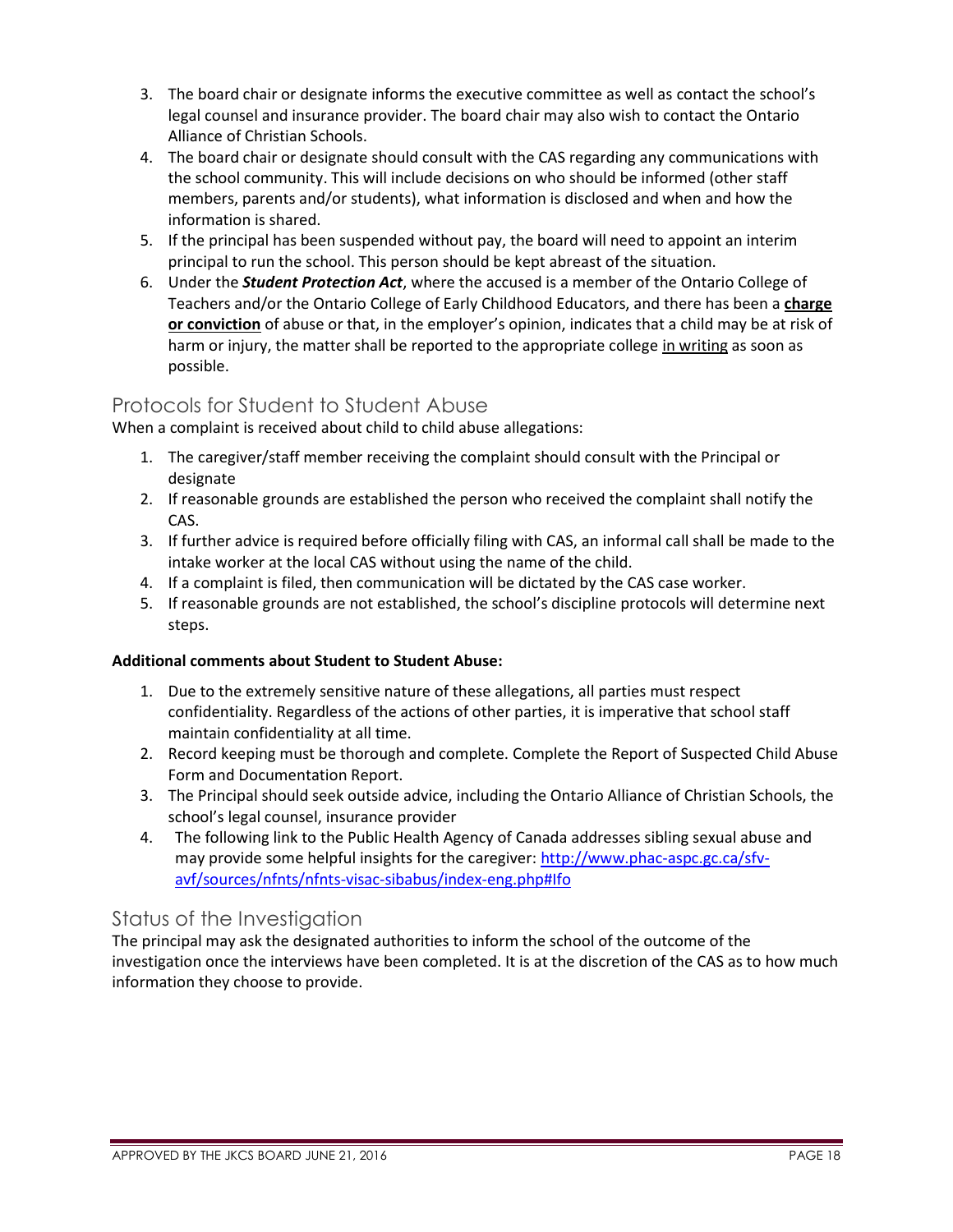## Appendix A – Reporting Forms

#### **JOHN KNOX CHRISTIAN SCHOOL**

| Report of Suspected Child Abuse Form | To be used when suspected child abuse cases are reported to a Children's Aid Society               |  |
|--------------------------------------|----------------------------------------------------------------------------------------------------|--|
|                                      |                                                                                                    |  |
|                                      |                                                                                                    |  |
|                                      |                                                                                                    |  |
|                                      |                                                                                                    |  |
|                                      |                                                                                                    |  |
|                                      |                                                                                                    |  |
|                                      |                                                                                                    |  |
|                                      |                                                                                                    |  |
|                                      | OBSERVATIONS LEADING TO SUSPICION OF ABUSE (time and dates if communicated - attach if necessary): |  |
|                                      |                                                                                                    |  |
| 2. PERSON REPORTING SUSPECTED ABUSE  |                                                                                                    |  |
|                                      |                                                                                                    |  |
|                                      |                                                                                                    |  |
| 3. REPORT TO PRINCIPAL/DESIGNATE     |                                                                                                    |  |
|                                      |                                                                                                    |  |
|                                      |                                                                                                    |  |
|                                      |                                                                                                    |  |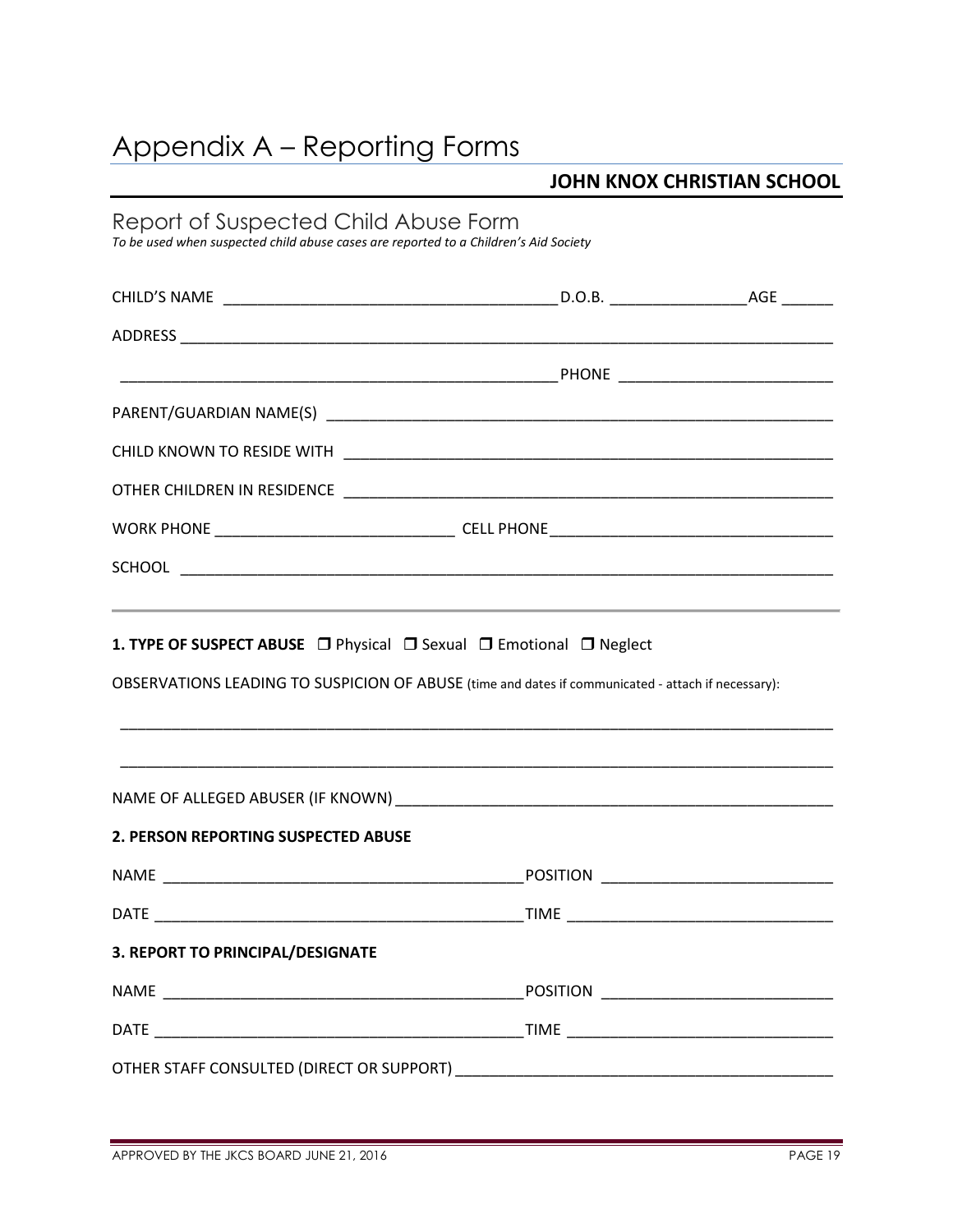| Report of Suspected Child Abuse Form continued |                                                                                                                       |  |  |
|------------------------------------------------|-----------------------------------------------------------------------------------------------------------------------|--|--|
| <b>4. REPORT TO CHILDREN'S AID SOCIETY</b>     |                                                                                                                       |  |  |
|                                                | NAME OF CAS REPORTED TO: □ CAS □ CCAS □ OTHER ___________________________________                                     |  |  |
|                                                |                                                                                                                       |  |  |
|                                                |                                                                                                                       |  |  |
|                                                |                                                                                                                       |  |  |
| location of investigation.)                    | CAS RESPONSE (including information that can be shared and with whom, responsibility of parental contact, timing and  |  |  |
|                                                | <u> 1989 - Johann Stoff, deutscher Stoff, der Stoff, der Stoff, der Stoff, der Stoff, der Stoff, der Stoff, der S</u> |  |  |
| <b>NEXT STEPS</b>                              |                                                                                                                       |  |  |
|                                                |                                                                                                                       |  |  |
| <b>5. SIGNATURES</b>                           |                                                                                                                       |  |  |
|                                                |                                                                                                                       |  |  |
|                                                |                                                                                                                       |  |  |
|                                                |                                                                                                                       |  |  |
| NOTES:                                         |                                                                                                                       |  |  |

**One copy for CAS intake worker. One copy for the school to be stored in a secure confidential file. NOT TO BE INCLUDED WITH OSR.**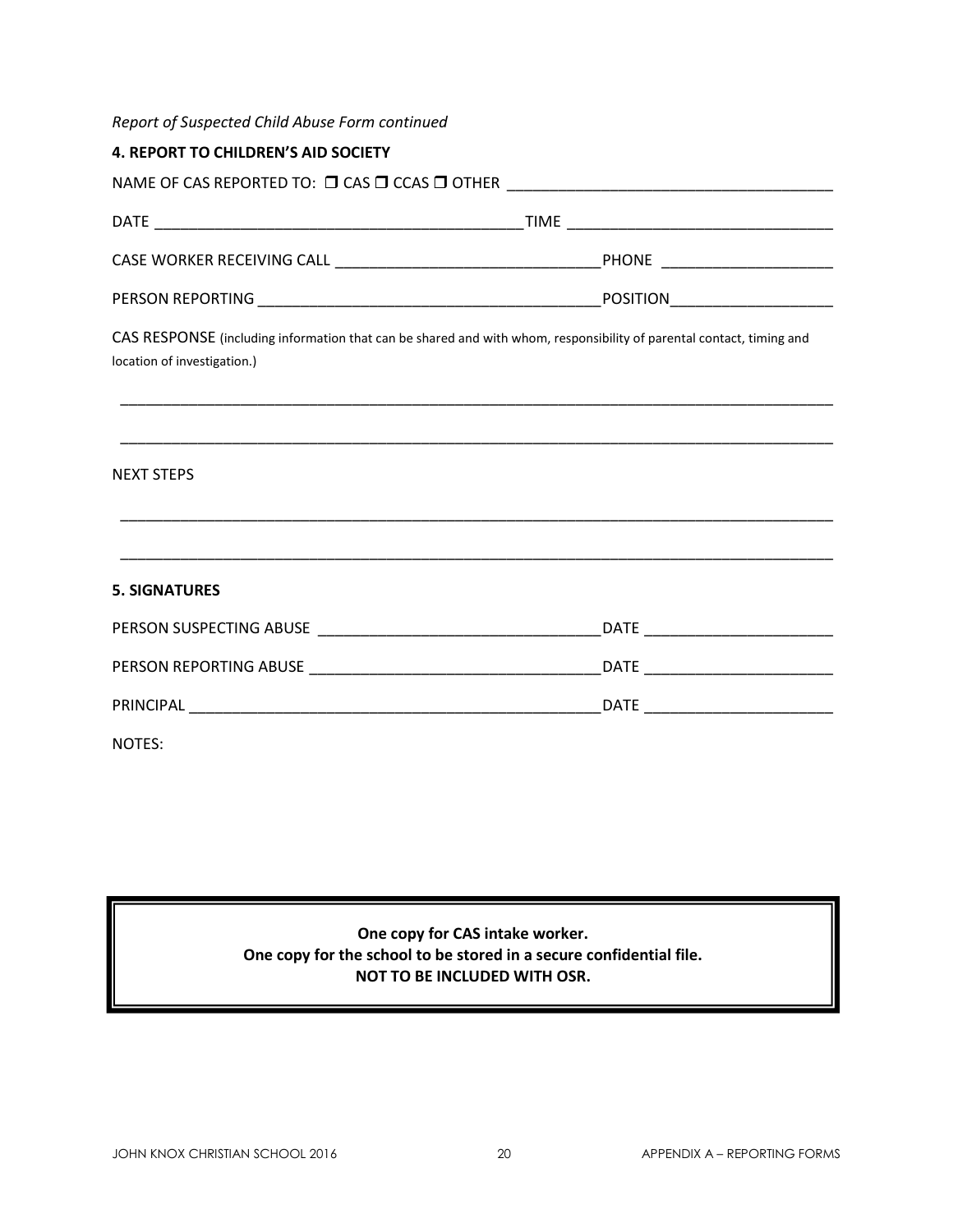#### **JOHN KNOX CHRISTIAN SCHOOL**

| Discretionary Follow-Up Report of Suspected Child Abuse <sup>5</sup><br>To be used when suspected child abuse cases are reported to a Children's Aid Society as a follow-up.                                                            |             |  |
|-----------------------------------------------------------------------------------------------------------------------------------------------------------------------------------------------------------------------------------------|-------------|--|
|                                                                                                                                                                                                                                         |             |  |
|                                                                                                                                                                                                                                         |             |  |
|                                                                                                                                                                                                                                         |             |  |
|                                                                                                                                                                                                                                         |             |  |
|                                                                                                                                                                                                                                         |             |  |
|                                                                                                                                                                                                                                         |             |  |
| ,我们也不能会在这里,我们的人们就会在这里,我们的人们就会在这里,我们的人们就会在这里,我们的人们就会在这里,我们的人们就会在这里,我们的人们就会在这里,我们的<br><b>OUTCOME OF CHILDREN'S AID SOCIETY INVESTIGATION</b>                                                                                              |             |  |
| $\Box$ ABUSE CONFIRMED $\Box$ ABUSE NOT CONFIRMED                                                                                                                                                                                       |             |  |
|                                                                                                                                                                                                                                         |             |  |
|                                                                                                                                                                                                                                         |             |  |
|                                                                                                                                                                                                                                         |             |  |
|                                                                                                                                                                                                                                         |             |  |
|                                                                                                                                                                                                                                         |             |  |
|                                                                                                                                                                                                                                         |             |  |
| <b>CURRENT STATUS AND CHILDREN'S AID SOCIETY INVOLVEMENT</b>                                                                                                                                                                            |             |  |
| <b>SIGNATURE</b>                                                                                                                                                                                                                        |             |  |
| PRINCIPAL                                                                                                                                                                                                                               | <b>DATE</b> |  |
| If this form is used, it should be attached to the initial report.<br><b>NOT TO BE INCLUDED WITH OSR.</b><br><sup>5</sup> This form is discretionary and developed as a support document. It may be used by the principal for follow-up |             |  |

and tracking purposes.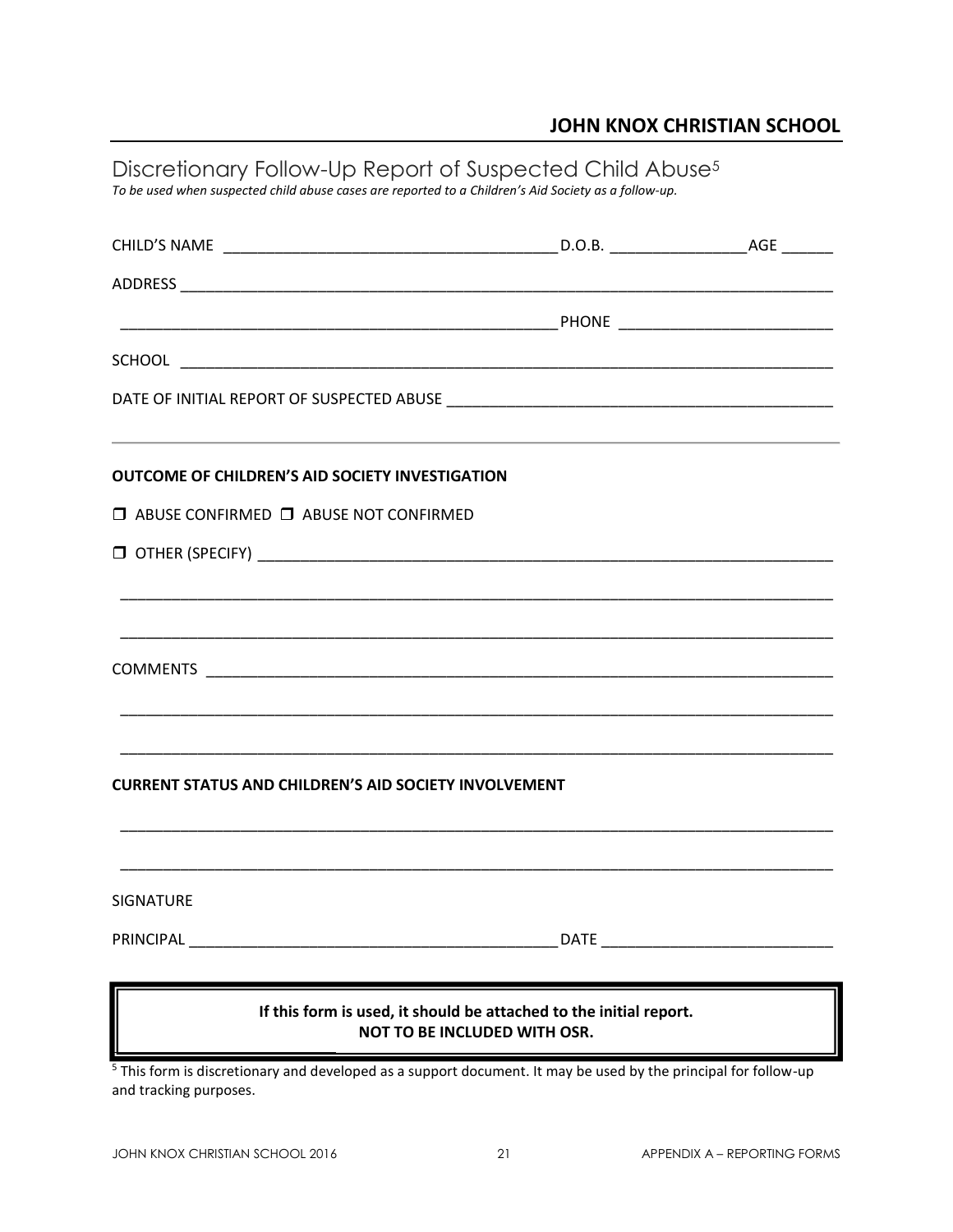## Documentation Record

The purpose of the notes is to assist in providing information to CAS and if necessary, to assist in recalling information when testifying in court at a later date.

- 1. The staff members' documentation record should:
	- a. be brief and to the point and written immediately after an observation is made (do not rely on memory);
	- b. include dates and times;
	- c. be a record of factual observations without judgments;
	- d. include relevant quotes from the child;
	- e. be chronological;
	- f. include name of the CAS worker and/or police officer who was spoken to and any advice given;
	- g. be signed.
- 2. Any alterations made to the original notes must be dated, initialled and signed and kept with the original notes.

Notes must be kept in a safe and secure confidential location and not in the child's OSR file.

#### **JOHN KNOX CHRISTIAN SCHOOL**

| Documentation Record (Sample Form) |                                   |  |
|------------------------------------|-----------------------------------|--|
|                                    |                                   |  |
| <b>RECORD PERTAINING TO</b>        |                                   |  |
|                                    |                                   |  |
|                                    |                                   |  |
| DATE TIME OBSERVATION              | <b>QUESTIONS ASKED OF STUDENT</b> |  |
|                                    |                                   |  |
|                                    |                                   |  |
|                                    | <b>DATE</b>                       |  |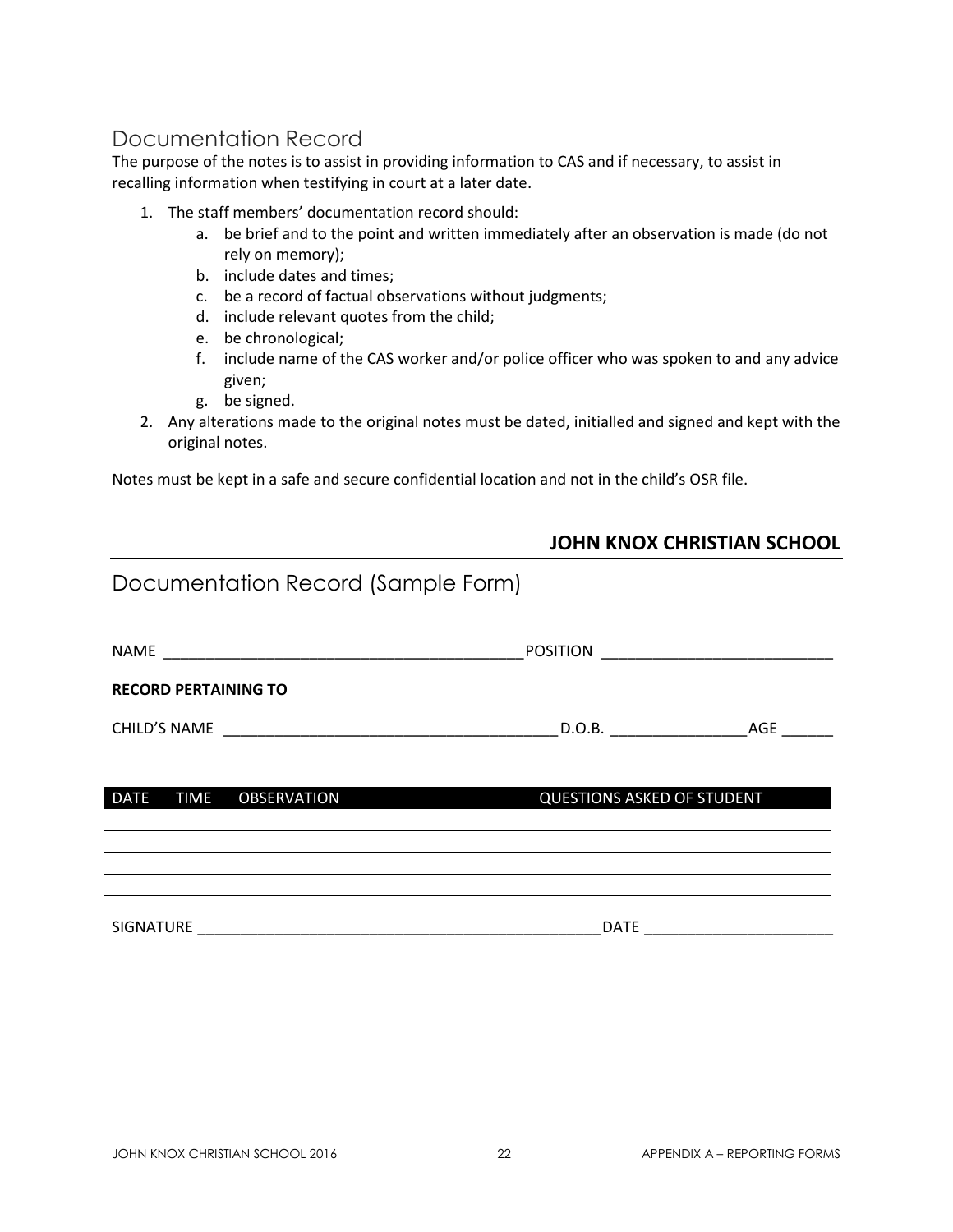### Removal of Child from School Premises by CAS

*Form to be signed when a child is taken into care with or without a warrant.*

| Family Services Act.<br>2. I have reasonable and probable grounds to believe that the child above noted is apparently in need<br>of protection within the meaning of the Act.                                                        |  |  |
|--------------------------------------------------------------------------------------------------------------------------------------------------------------------------------------------------------------------------------------|--|--|
| 3. I advise you that I have removed, or do hereby remove such child from your care and premises.                                                                                                                                     |  |  |
| day of ___, 20__ delivered to me the custody of the child named herein.                                                                                                                                                              |  |  |
|                                                                                                                                                                                                                                      |  |  |
| Signature line of Authorized Person <b>Contract Contract Contract Contract Contract Contract Contract Contract Contract Contract Contract Contract Contract Contract Contract Contract Contract Contract Contract Contract Contr</b> |  |  |
| verified the credentials of the person named above and he/she, in my presence, has reviewed and<br>signed this form and has carried out the actions therein.                                                                         |  |  |
|                                                                                                                                                                                                                                      |  |  |
|                                                                                                                                                                                                                                      |  |  |
| CC: Children's Aid Society, School, Police                                                                                                                                                                                           |  |  |

#### **This form is to be attached to the initial report. Include a copy of the warrant if applicable NOT TO BE INCLUDED WITH OSR.**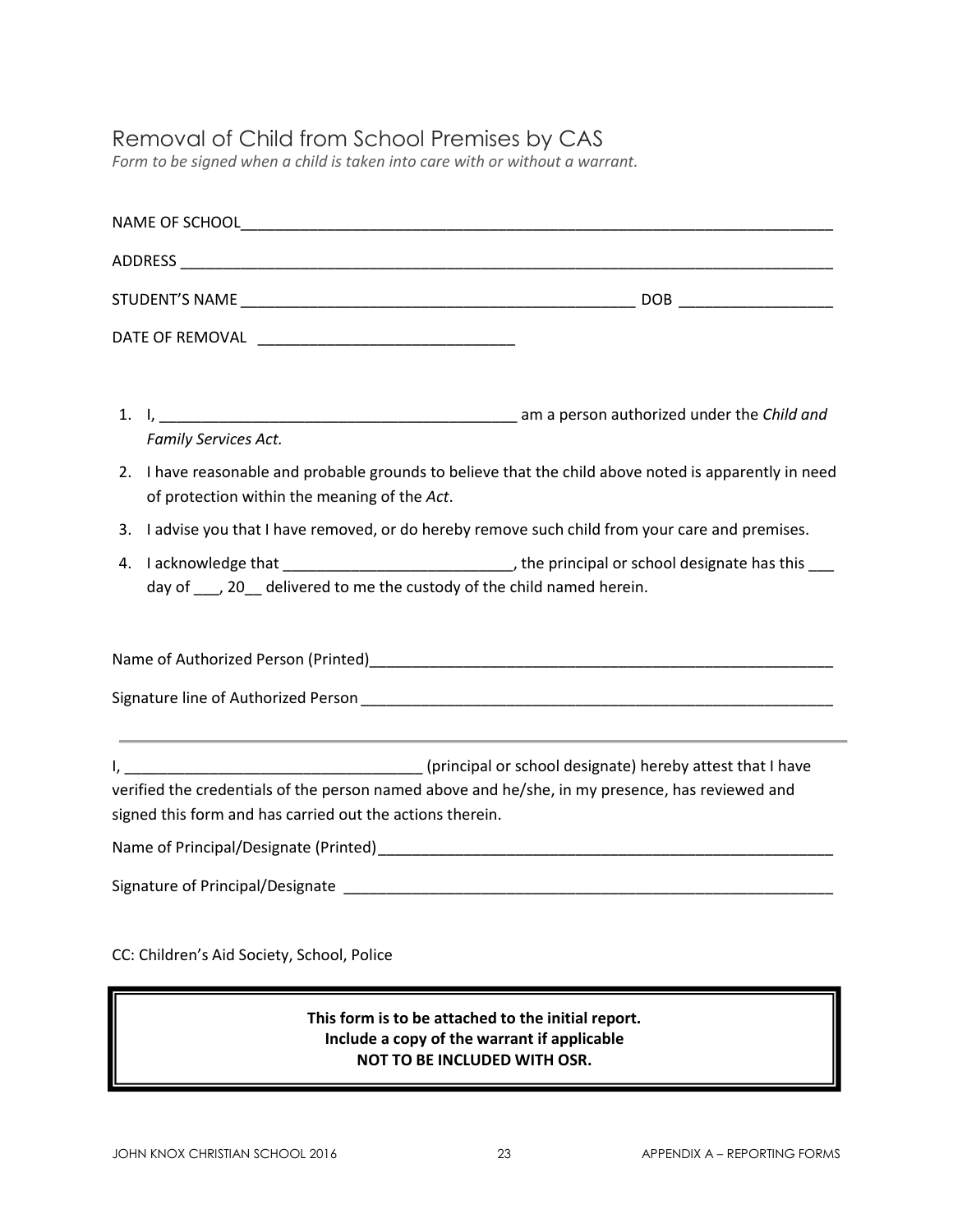## Appendix B - When Calling CAS ...

The Children's Aid Societies in our area are:

• Children's Aid Society of Halton **[905.333.4441](tel:905.333.4441)**

When making a report to CAS, the following information should be provided to the intake worker at CAS. Completing the Report of Suspected Child Abuse Form will provide most of this information.

#### **1. General details:**

- $\checkmark$  Name and Position of person reporting
- $\checkmark$  Date and time of the report

#### **2. Information about the student:**

- $\checkmark$  Name
- $\checkmark$  Date of Birth
- $\checkmark$  Parent/Guardian Name(s)
- $\checkmark$  Contact information of Parent/Guardian including address and phone number
- $\checkmark$  Names of other known residents in home, especially siblings

#### **3. Information regarding the suspicions or disclosure:**

- $\checkmark$  What did the student say?
- $\checkmark$  To whom was it said?
- $\checkmark$  If known, where and when did the incident(s) take place?
- $\checkmark$  Who is the alleged offender?
- $\checkmark$  Describe any physical marks or injuries
- $\checkmark$  Describe the student's demeanour

#### **It will also be helpful for the school to have answers to the followings:**

- 1. **Information about the CAS intake worker** 
	- $\checkmark$  Name and position of intake worker
	- $\checkmark$  Contact information

#### **2. Information about the investigation**

- $\checkmark$  Will the matter be investigated? If yes:
	- $\checkmark$  Will the child be interviewed?
	- $\checkmark$  When will the interview take place?
	- $\checkmark$  Where will the interview take place?
	- $\checkmark$  How and when will the parent(s)/guardian(s) be notified?
	- $\checkmark$  When will that contact be made?
	- $\checkmark$  What should be done with the child?
- $\checkmark$  What if the interviewed is delayed?
	- $\checkmark$  May the child go home?
	- $\checkmark$  What information should be shared with the student?
	- $\checkmark$  What information can/should be shared with the parent(s)/guardian(s)?

#### **If the CAS intake worker determines that the matter will not be investigated,**

- $\checkmark$  Record name and contact information of intake worker on the Report of Suspected Child Abuse Form
- $\checkmark$  Indicate the worker's response on the form.
- $\checkmark$  Keep detailed notes of the disclosure/suspicion and the report to CAS
- $\checkmark$  This information must be kept in a secure confidential file, separate from the student's OSR.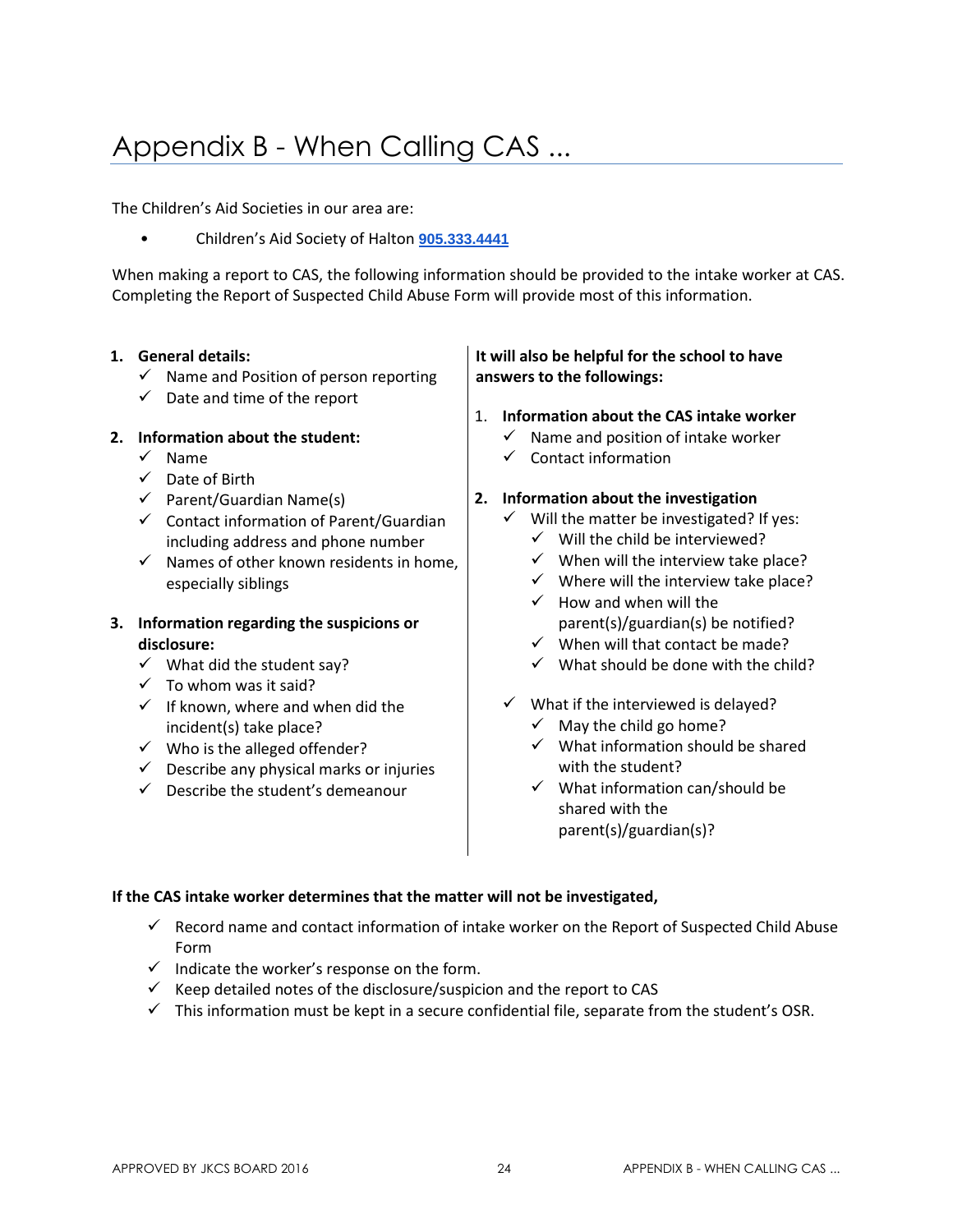## Appendix C - Acknowledgement of Training

This form is to be completed by every staff, contract and volunteer member who interacts with students after training has been completed. A copy of the form should be kept indefinitely in the personnel file.

#### **JOHN KNOX CHRISTIAN SCHOOL**

## Acknowledgement of John Knox Christian School's Child Welfare Policy and Procedures

I acknowledge that I have received and read the John Knox Christian School's Child Welfare Policy and Procedures Manual and also received training. I understand my duties regarding the protection of students and will abide by the policy and procedures of John Knox Christian School.

| EMPLOYEE/VOLUNTEER NAME (PLEASE PRINT) |  |
|----------------------------------------|--|
|                                        |  |

EMPLOYEE/VOLUNTEER SIGNATURE \_\_\_\_\_\_\_\_\_\_\_\_\_\_\_\_\_\_\_\_\_\_\_\_\_\_\_\_\_\_\_\_\_\_\_\_\_\_\_\_\_\_\_\_\_\_\_\_\_\_\_\_\_\_

DATE \_\_\_\_\_\_\_\_\_\_\_\_\_\_\_\_\_\_\_\_\_\_\_\_\_\_\_\_\_\_\_\_\_\_

WITNESS NAME (PLEASE PRINT) \_\_\_\_\_\_\_\_\_\_\_\_\_\_\_\_\_\_\_\_\_\_\_\_\_\_\_\_\_\_\_\_\_\_\_\_\_\_\_\_\_\_\_\_\_\_\_\_\_\_\_\_\_\_\_\_\_

WITNESS SIGNATURE \_\_\_\_\_\_\_\_\_\_\_\_\_\_\_\_\_\_\_\_\_\_\_\_\_\_\_\_\_\_\_\_\_\_\_\_\_\_\_\_\_\_\_\_\_\_\_\_\_\_\_\_\_\_\_\_\_\_\_\_\_\_\_\_\_\_

DATE \_\_\_\_\_\_\_\_\_\_\_\_\_\_\_\_\_\_\_\_\_\_\_\_\_\_\_\_\_\_\_\_\_\_

#### Acknowledgement of Annual Training

I have received the annual training regarding John Knox Christian School's Child Welfare Policy and Procedures.

| Date | <b>Name Printed</b> | Signature |
|------|---------------------|-----------|
|      |                     |           |
|      |                     |           |
|      |                     |           |
|      |                     |           |
|      |                     |           |
|      |                     |           |
|      |                     |           |
|      |                     |           |

**Form to be included indefinitely in personnel file. The form should be updated after every annual training session.**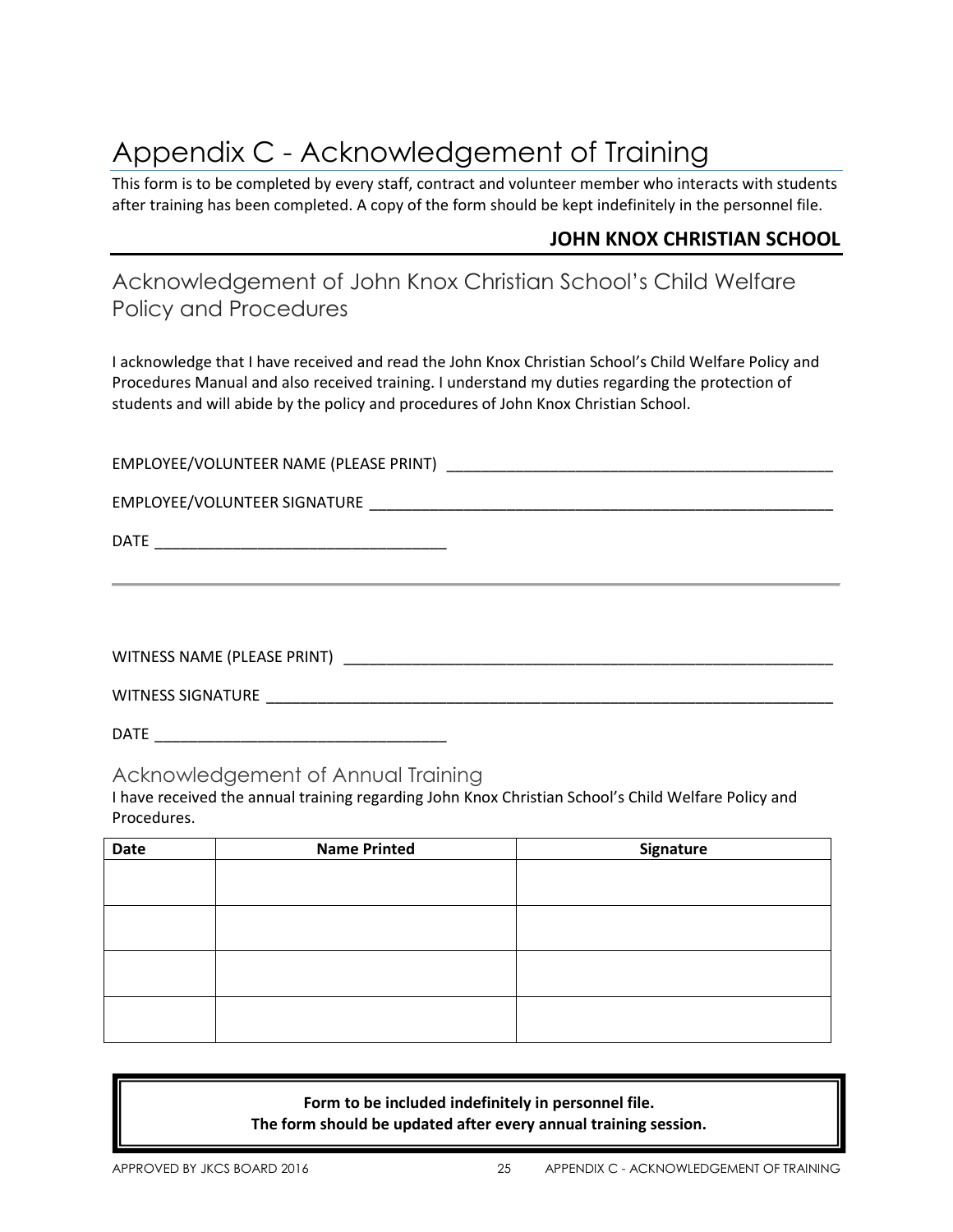## Appendix D – Child and Family Services Act

#### Part III: Child Protection

*This appendix provides a copy of those sections of the* [Child and Family Services Act: Part III: Child](http://www.ontario.ca/laws/statute/90c11#top)  [Protection](http://www.ontario.ca/laws/statute/90c11#top) *that are deemed to be of relevance to the school. The full act can be found at [http://www.ontario.ca/laws/statute/90c11#top.](http://www.ontario.ca/laws/statute/90c11#top) The sections below have been grouped into logical topics but the Section numbers preface each piece so reference can be made to the Act*.

#### **NOTE: that this section has been update to the current Act. May 2015**

#### **Definitions**

**[37.](http://www.e-laws.gov.on.ca/html/statutes/french/elaws_statutes_90c11_f.htm#s37s1)** [\(1\)](http://www.e-laws.gov.on.ca/html/statutes/french/elaws_statutes_90c11_f.htm#s37s1) "child" does not include a child as defined in subsection 3 (1) who is actually or apparently sixteen years of age or older, unless the child is the subject of an order under this Part; ("enfant")

*[Note: Section [3.](http://www.e-laws.gov.on.ca/html/statutes/french/elaws_statutes_90c11_f.htm#s3s1)[\(1\)](http://www.e-laws.gov.on.ca/html/statutes/french/elaws_statutes_90c11_f.htm#s3s1)of the Act defines "child" as follows: "'child' means a person under the age of eighteen years; ("enfant")" This Part of the Act applies only until a child becomes sixteen, unless there is an order otherwise in which case a child older than 16 may fall under this Part of the Act.]*

#### **Child in need of protection**

[\(2\)](http://www.e-laws.gov.on.ca/html/statutes/french/elaws_statutes_90c11_f.htm#s37s2) A child is in need of protection where,

(a) the child has suffered physical harm, inflicted by the person having charge of the child or caused by or resulting from that person's,

(i) failure to adequately care for, provide for, supervise or protect the child, or

(ii) pattern of neglect in caring for, providing for, supervising or protecting the child;

(b) there is a risk that the child is likely to suffer physical harm inflicted by the person having charge of the child or caused by or resulting from that person's,

(i) failure to adequately care for, provide for, supervise or protect the child, or

(ii) pattern of neglect in caring for, providing for, supervising or protecting the child;

(c) the child has been sexually molested or sexually exploited, including by child pornography, by the person having charge of the child or by another person where the person having charge of the child knows or should know of the possibility of sexual molestation or sexual exploitation and fails to protect the child;

(d) there is a risk that the child is likely to be sexually molested or sexually exploited as described in clause (c);

(e) the child requires medical treatment to cure, prevent or alleviate physical harm or suffering and the child's parent or the person having charge of the child does not provide, or refuses or is unavailable or unable to consent to, the treatment;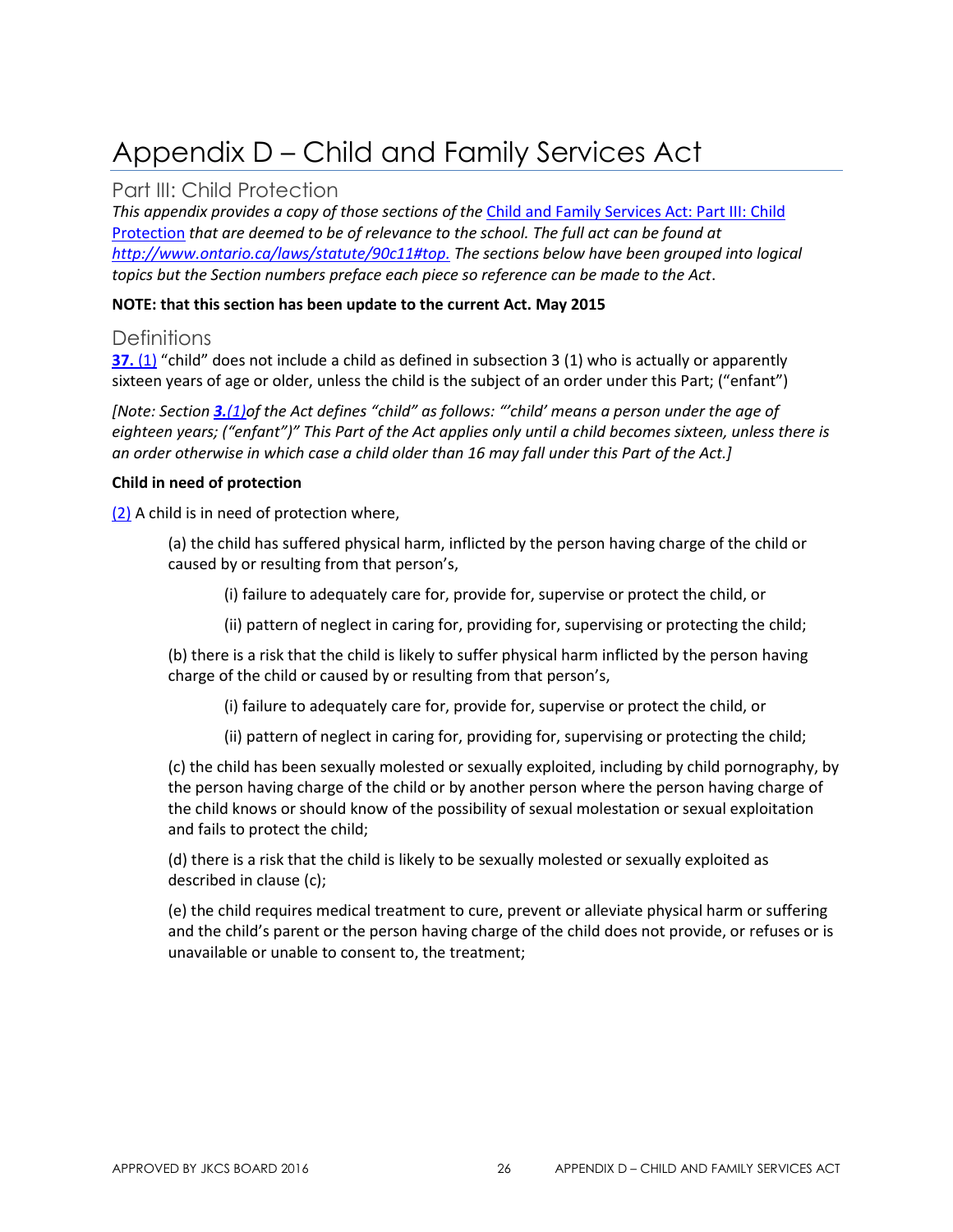(f) the child has suffered emotional harm, demonstrated by serious,

#### (i) anxiety,

- (ii) depression,
- (iii) withdrawal,
- (iv) self-destructive or aggressive behaviour, or
- (v) delayed development,

and there are reasonable grounds to believe that the emotional harm suffered by the child results from the actions, failure to act or pattern of neglect on the part of the child's parent or the person having charge of the child;

(f.1) the child has suffered emotional harm of the kind described in subclause (f) (i), (ii), (iii), (iv) or (v) and the child's parent or the person having charge of the child does not provide, or refuses or is unavailable or unable to consent to, services or treatment to remedy or alleviate the harm;

(g) there is a risk that the child is likely to suffer emotional harm of the kind described in subclause (f) (i), (ii), (iii), (iv) or (v) resulting from the actions, failure to act or pattern of neglect on the part of the child's parent or the person having charge of the child;

(g.1) there is a risk that the child is likely to suffer emotional harm of the kind described in subclause (f) (i), (ii), (iii), (iv) or (v) and that the child's parent or the person having charge of the child does not provide, or refuses or is unavailable or unable to consent to, services or treatment to prevent the harm;

(h) the child suffers from a mental, emotional or developmental condition that, if not remedied, could seriously impair the child's development and the child's parent or the person having charge of the child does not provide, or refuses or is unavailable or unable to consent to, treatment to remedy or alleviate the condition;

(i) the child has been abandoned, the child's parent has died or is unavailable to exercise his or her custodial rights over the child and has not made adequate provision for the child's care and custody, or the child is in a residential placement and the parent refuses or is unable or unwilling to resume the child's care and custody;

(j) the child is less than twelve years old and has killed or seriously injured another person or caused serious damage to another person's property, services or treatment are necessary to prevent a recurrence and the child's parent or the person having charge of the child does not provide, or refuses or is unavailable or unable to consent to, those services or treatment;

(k) the child is less than twelve years old and has on more than one occasion injured another person or caused loss or damage to another person's property, with the encouragement of the person having charge of the child or because of that person's failure or inability to supervise the child adequately; or

(l) the child's parent is unable to care for the child and the child is brought before the court with the parent's consent and, where the child is twelve years of age or older, with the child's consent, to be dealt with under this Part. R.S.O. 1990, c. C.11, s. 37 (2); 1999, c. 2, s. 9.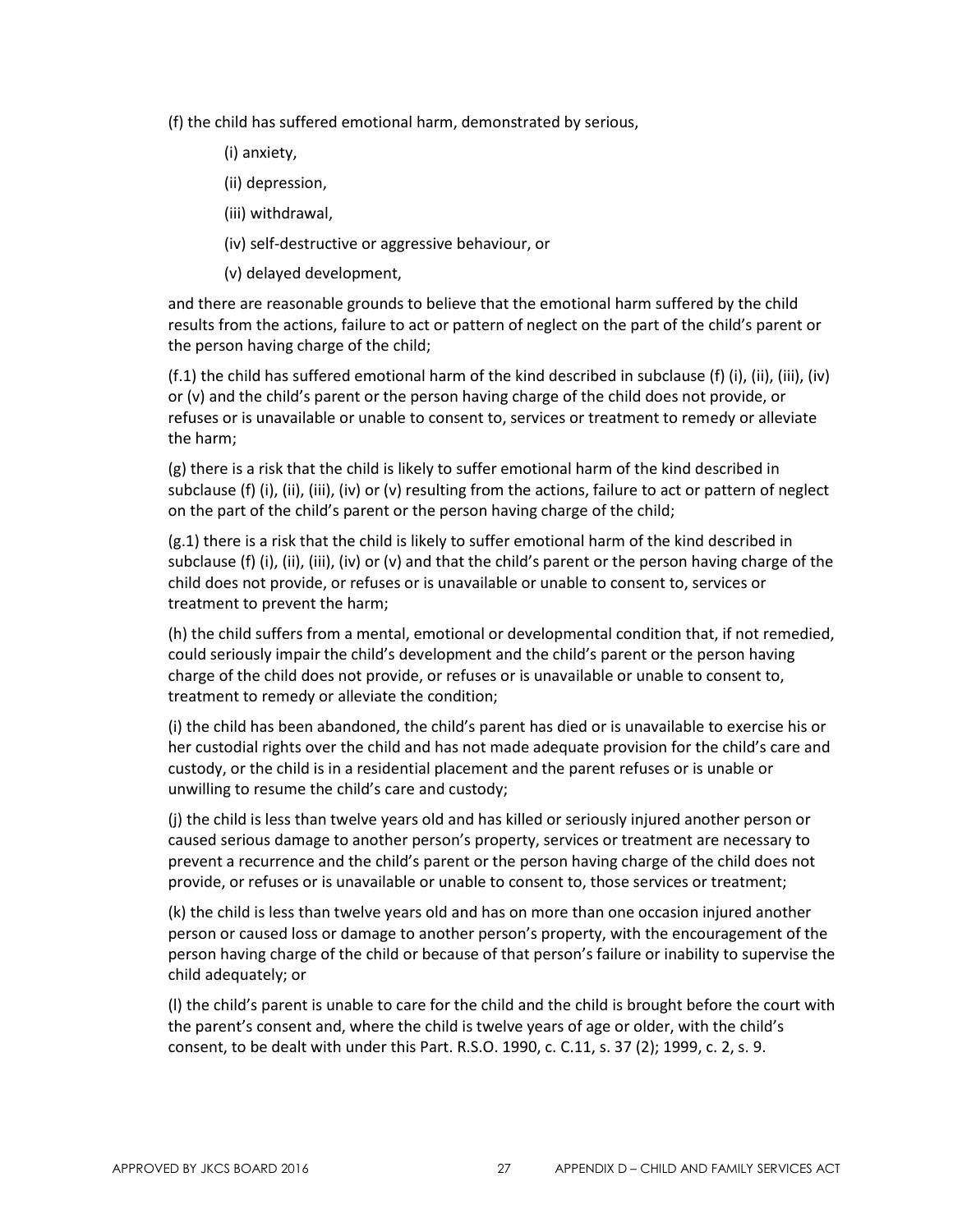#### Duty to Report

#### **Duty to report child in need of protection**

**[72.](http://www.e-laws.gov.on.ca/html/statutes/french/elaws_statutes_90c11_f.htm#s72s1)** [\(1\)](http://www.e-laws.gov.on.ca/html/statutes/french/elaws_statutes_90c11_f.htm#s72s1) Despite the provisions of any other Act, if a person, including a person who performs professional or official duties with respect to children, has reasonable grounds to suspect one of the following, the person shall forthwith report the suspicion and the information on which it is based to a society:

- 1. The child has suffered physical harm, inflicted by the person having charge of the child or caused by or resulting from that person's,
	- i. failure to adequately care for, provide for, supervise or protect the child, or
	- ii. pattern of neglect in caring for, providing for, supervising or protecting the child.
- 2. There is a risk that the child is likely to suffer physical harm inflicted by the person having charge of the child or caused by or resulting from that person's,
	- i. failure to adequately care for, provide for, supervise or protect the child, or
	- ii. pattern of neglect in caring for, providing for, supervising or protecting the child.
- 3. The child has been sexually molested or sexually exploited, including by child pornography, by the person having charge of the child or by another person where the person having charge of the child knows or should know of the possibility of sexual molestation or sexual exploitation and fails to protect the child.
- 4. There is a risk that the child is likely to be sexually molested or sexually exploited as described in paragraph 3.
- 5. The child requires medical treatment to cure, prevent or alleviate physical harm or suffering and the child's parent or the person having charge of the child does not provide, or refuses or is unavailable or unable to consent to, the treatment.
- 6. The child has suffered emotional harm, demonstrated by serious,
	- i. anxiety,
	- ii. depression,
	- iii. withdrawal,
	- iv. self-destructive or aggressive behaviour, or
	- v. delayed development,

and there are reasonable grounds to believe that the emotional harm suffered by the child results from the actions, failure to act or pattern of neglect on the part of the child's parent or the person having charge of the child.

- 7. The child has suffered emotional harm of the kind described in subparagraph i, ii, iii, iv or v of paragraph 6 and the child's parent or the person having charge of the child does not provide, or refuses or is unavailable or unable to consent to, services or treatment to remedy or alleviate the harm.
- 8. There is a risk that the child is likely to suffer emotional harm of the kind described in subparagraph i, ii, iii, iv or v of paragraph 6 resulting from the actions, failure to act or pattern of neglect on the part of the child's parent or the person having charge of the child.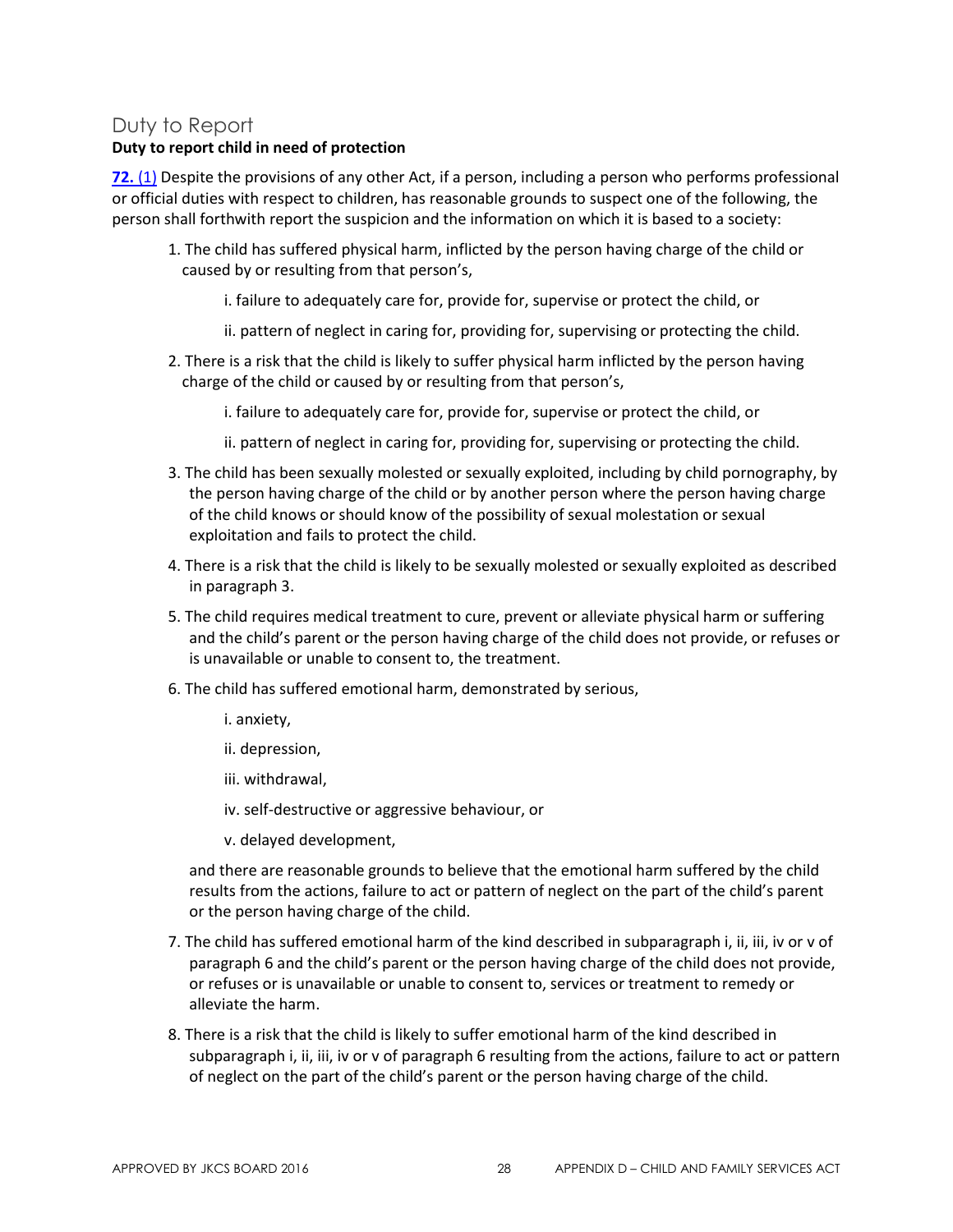- 9. There is a risk that the child is likely to suffer emotional harm of the kind described in subparagraph i, ii, iii, iv or v of paragraph 6 and that the child's parent or the person having charge of the child does not provide, or refuses or is unavailable or unable to consent to, services or treatment to prevent the harm.
- 10. The child suffers from a mental, emotional or developmental condition that, if not remedied, could seriously impair the child's development and the child's parent or the person having charge of the child does not provide, or refuses or is unavailable or unable to consent to, treatment to remedy or alleviate the condition.
- 11. The child has been abandoned, the child's parent has died or is unavailable to exercise his or her custodial rights over the child and has not made adequate provision for the child's care and custody, or the child is in a residential placement and the parent refuses or is unable or unwilling to resume the child's care and custody.
- 12. The child is less than 12 years old and has killed or seriously injured another person or caused serious damage to another person's property, services or treatment are necessary to prevent a recurrence and the child's parent or the person having charge of the child does not provide, or refuses or is unavailable or unable to consent to, those services or treatment.
- 13. The child is less than 12 years old and has on more than one occasion injured another person or caused loss or damage to another person's property, with the encouragement of the person having charge of the child or because of that person's failure or inability to supervise the child adequately. 1999, c. 2, s. 22 (1).

#### **Ongoing duty to report**

72[. \(2\)](http://www.e-laws.gov.on.ca/html/statutes/french/elaws_statutes_90c11_f.htm#ys72s2) A person who has additional reasonable grounds to suspect one of the matters set out in subsection (1) or to believe that a representation or material is, or might be, child pornography under subsection (1.1) shall make a further report under subsection (1) or (1.1) even if he or she has made previous reports with respect to the same child. 2008, c. 21, s. 3 (3).

#### **Person to report directly**

72[. \(3\)](http://www.e-laws.gov.on.ca/html/statutes/french/elaws_statutes_90c11_f.htm#ys72s3) A person who has a duty to report under subsection (1) or (2) shall make the report directly to the society, a person who has a duty to report under subsection (1.1) shall make the report directly to any organization, agency or person designated by regulation to receive such reports, and such persons shall not rely on any other person to report on their behalf. 2008, c. 21, s. 3 (3).

#### **Offence**

72.  $(4)$  A person referred to in subsection (5) is guilty of an offence if,

- (a) he or she contravenes subsection (1) or (2) by not reporting a suspicion; and
- (b) the information on which it was based was obtained in the course of his or her professional or official duties. 1999, c. 2, s. 22 (2).

**Note: On a day to be named by proclamation of the Lieutenant Governor, section 72 is amended by the Statutes of Ontario, 2008, chapter 21, subsection 3 (4) by adding the following subsections:**

**Same**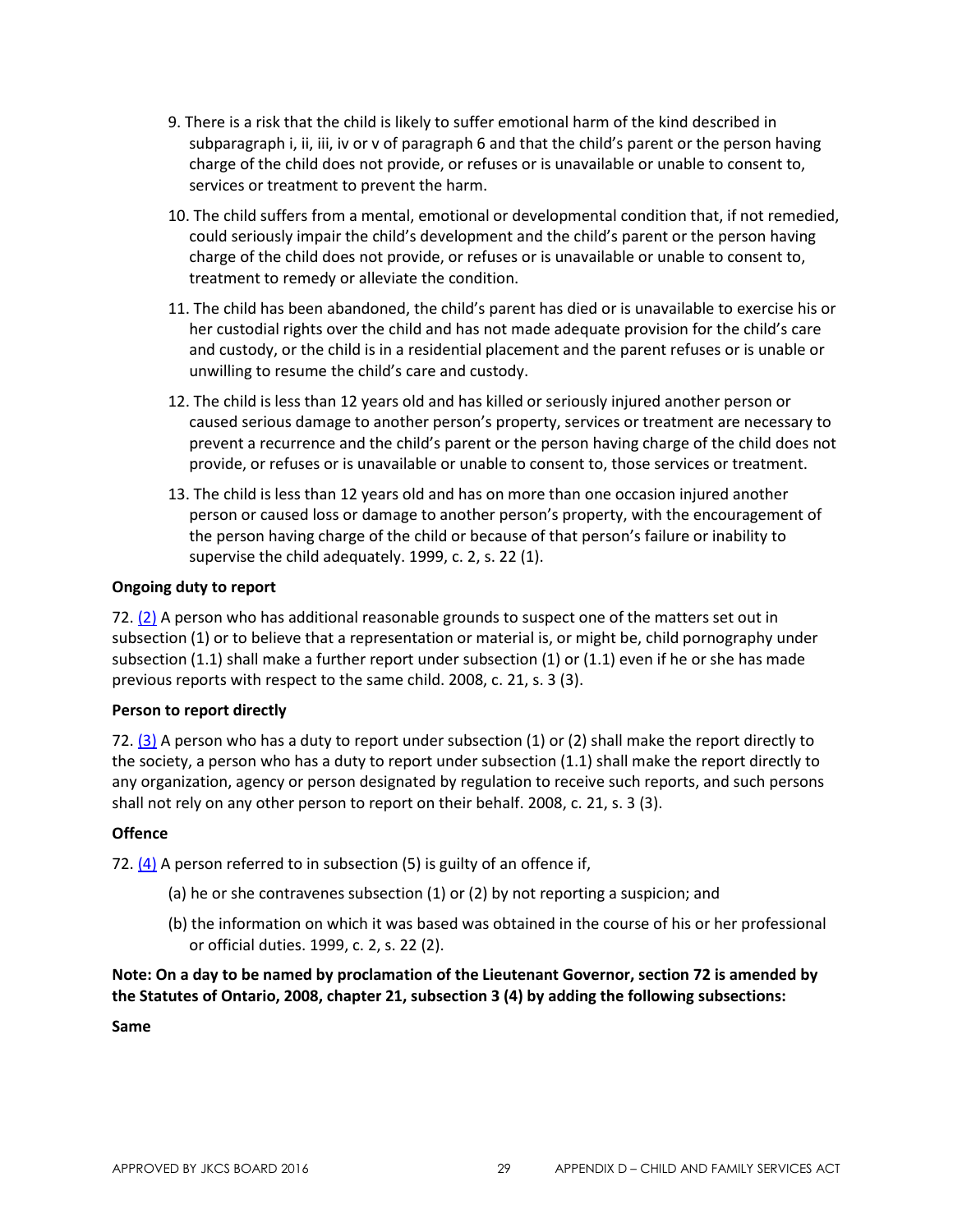72[. \(4.1\)](http://www.e-laws.gov.on.ca/html/statutes/french/elaws_statutes_90c11_f.htm#ys72s4p1) A person is guilty of an offence if the person fails to report information as required under subsection (1.1). 2008, c. 21, s. 3 (4).

#### **Same**

72[. \(4.2\)](http://www.e-laws.gov.on.ca/html/statutes/french/elaws_statutes_90c11_f.htm#ys72s4p2) A person is guilty of an offence if the person,

- (a) discloses the identity of an informant in contravention of subsection (1.4); or
- (b) dismisses, suspends, demotes, disciplines, harasses, interferes with or otherwise disadvantages an informant in contravention of subsection (1.5). 2008, c. 21, s. 3 (4).

#### **Same**

72[. \(5\)](http://www.e-laws.gov.on.ca/html/statutes/french/elaws_statutes_90c11_f.htm#s72s5) Subsection (4) applies to every person who performs professional or official duties with respect to children including,

- (a) a health care professional, including a physician, nurse, dentist, pharmacist and psychologist;
- (b) a teacher, person appointed to a position designated by a board of education as requiring an early childhood educator, school principal, social worker, family counsellor, operator or employee of a day nursery and youth and recreation worker;

Note: On a day to be named by proclamation of the Lieutenant Governor, clause (b) is amended by striking out "operator or employee of a day nursery and youth and recreation worker" at the end and substituting "youth and recreation worker, and operator or employee of a child care centre or home child care agency or provider of licensed child care within the meaning of the *Child Care and Early Years Act, 2014*". (See: 2014, c. 11, Sched. 6, ss. 2 (1), 10)

(b.1) a religious official, including a priest, a rabbi and a member of the clergy;

- (b.2) a mediator and an arbitrator;
- (c) a peace officer and a coroner;
- (d) a solicitor; and
- (e) a service provider and an employee of a service provider. 1999, c. 2, s. 22 (3); 2006, c. 1, s. 2; 2010, c. 10, s. 23.

#### **Same**

72[. \(6\)](http://www.e-laws.gov.on.ca/html/statutes/french/elaws_statutes_90c11_f.htm#s72s6) In clause (5) (b),

"youth and recreation worker" does not include a volunteer. 1999, c. 2, s. 22 (3).

#### **Same,,**

72[. \(6.1\)](http://www.e-laws.gov.on.ca/html/statutes/french/elaws_statutes_90c11_f.htm#s72s6p1) A director, officer or employee of a corporation who authorizes, permits or concurs in a contravention of an offence under subsection (4) by an employee of the corporation is guilty of an offence. 1999, c. 2, s. 22 (3).

**Note: On a day to be named by proclamation of the Lieutenant Governor, subsection (6.1) is repealed by the Statutes of Ontario, 2008, chapter 21, subsection 3 (5) and the following substituted:**

**Same**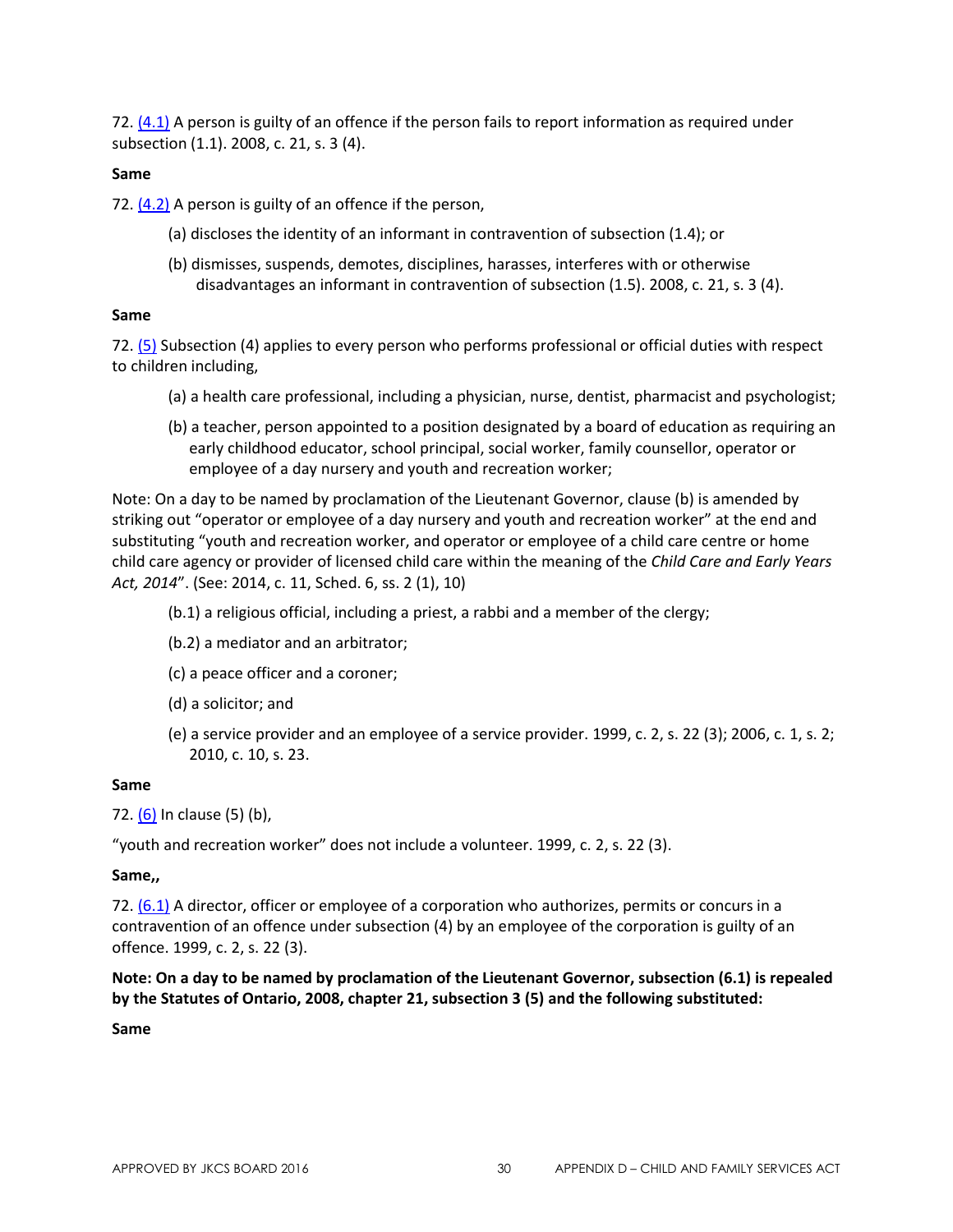72[. \(6.1\)](http://www.e-laws.gov.on.ca/html/statutes/french/elaws_statutes_90c11_f.htm#ys72s6p1) A director, officer or employee of a corporation who authorizes, permits or concurs in a contravention of an offence under subsection (4) or (4.1) by an employee of the corporation is guilty of an offence. 2008, c. 21, s. 3 (5).

#### **See: 2008, c. 21, ss. 3 (5), 6.**

#### **Same**

72[. \(6.2\)](http://www.e-laws.gov.on.ca/html/statutes/french/elaws_statutes_90c11_f.htm#s72s6p2) A person convicted of an offence under subsection (4) or (6.1) is liable to a fine of not more than \$1,000. 1999, c. 2, s. 22 (3).

#### **Note: On a day to be named by proclamation of the Lieutenant Governor, subsection (6.2) is repealed by the Statutes of Ontario, 2008, chapter 21, subsection 3 (6) and the following substituted:**

#### **Penalty**

72[. \(6.2\)](http://www.e-laws.gov.on.ca/html/statutes/french/elaws_statutes_90c11_f.htm#ys72s6p2) A person convicted of an offence under subsection (4), (4.1), (4.2) or (6.1) is liable to a fine of not more than \$50,000 or to imprisonment for a term of not more than two years, or to both. 2008, c. 21, s. 3 (6).

#### **See: 2008, c. 21, ss. 3 (6), 6.**

#### Protection for Reporting Person

#### **Section overrides privilege**

72[. \(7\)](http://www.e-laws.gov.on.ca/html/statutes/french/elaws_statutes_90c11_f.htm#s72s7) This section applies although the information reported may be confidential or privileged, and no action for making the report shall be instituted against a person who acts in accordance with this section unless the person acts maliciously or without reasonable grounds for the suspicion. R.S.O. 1990, c. C.11, s. 72 (7); 1999, c. 2, s. 22 (4).

#### Duties and Powers of the Society

#### **Authority to enter, etc.**

40. [\(6\)](http://www.e-laws.gov.on.ca/html/statutes/french/elaws_statutes_90c11_f.htm#s40s6) A child protection worker authorized to bring a child to a place of safety by a warrant issued under subsection (2) or an order made under clause (4) (d) may at any time enter any premises specified in the warrant or order, by force if necessary, and may search for and remove the child. R.S.O. 1990, c. C.11, s. 40 (6).

#### **Apprehension without warrant**

40[. \(7\)](http://www.e-laws.gov.on.ca/html/statutes/french/elaws_statutes_90c11_f.htm#s40s7) A child protection worker who believes on reasonable and probable grounds that,

- (a) a child is in need of protection; and
- (b) there would be a substantial risk to the child's health or safety during the time necessary to bring the matter on for a hearing under subsection 47 (1) or obtain a warrant under subsection (2),

may without a warrant bring the child to a place of safety. R.S.O. 1990, c. C.11, s. 40 (7).

#### **Right of entry, etc.**

40[. \(11\)](http://www.e-laws.gov.on.ca/html/statutes/french/elaws_statutes_90c11_f.htm#s40s11) A child protection worker who believes on reasonable and probable grounds that a child referred to in subsection (7) is on any premises may without a warrant enter the premises, by force, if necessary, and search for and remove the child. R.S.O. 1990, c. C.11, s. 40 (11).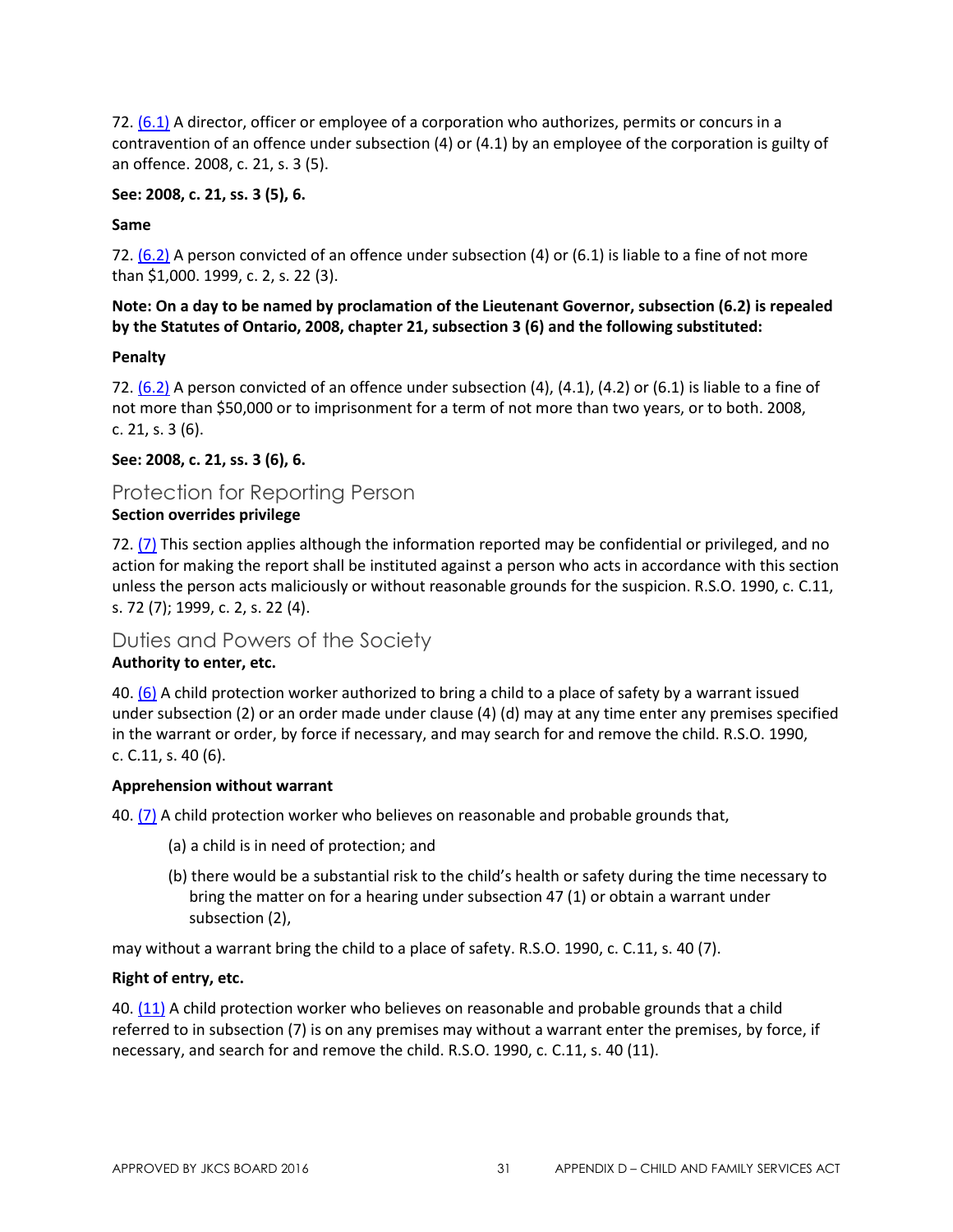#### Use of School's Documentation **Record**

#### [74. \(1\)](http://www.e-laws.gov.on.ca/html/statutes/french/elaws_statutes_90c11_f.htm#s74s1) In this section and sections 74.1 and 74.2,

"record" means recorded information, regardless of physical form or characteristics; ("dossier")

"record of personal health information" has the same meaning as in the *Mental Health Act*. ("dossier de renseignements personnels sur la santé") 1999, c. 2, s. 24 (1); 2004, c. 3, Sched. A, s. 78 (3).

74.  $(2)$  A Director or a society may at any time make a motion or an application for an order under subsection (3) or (3.1) for the production of a record or part of a record. 1999, c. 2, s. 24 (1).

74[. \(3\)](http://www.e-laws.gov.on.ca/html/statutes/french/elaws_statutes_90c11_f.htm#s74s3) Where the court is satisfied that a record or part of a record that is the subject of a motion referred to in subsection (2) contains information that may be relevant to a proceeding under this Part and that the person in possession or control of the record has refused to permit a Director or the society to inspect it, the court may order that the person in possession or control of the record produce it or a specified part of it for inspection and copying by the Director, by the society or by the court. 1999, c. 2, s. 24 (1).

#### **Same**

74.  $(3.1)$  Where the court is satisfied that a record or part of a record that is the subject of an application referred to in subsection (2) may be relevant to assessing compliance with one of the following and that the person in possession or control of the record has refused to permit a Director or the society to inspect it, the court may order that the person in possession or control of the record produce it or a specified part of it for inspection and copying by the Director, by the society or by the court:

- 1. An order under clause 51 (2) (b) or (c) that is subject to supervision.
- 2. An order under clause 51 (2) (c) or (d) with respect to access.
- 3. A supervision order under section 57.
- 4. An access order under section 58.
- 5. An order with respect to access or supervision on an application under section 64 or 65.1.

5.1 A custody order under section 65.2.

6. A restraining order under section 80. 1999, c. 2, s. 24 (1); 2006, c. 5, s. 29.

#### **Court may examine record**

74[. \(4\)](http://www.e-laws.gov.on.ca/html/statutes/french/elaws_statutes_90c11_f.htm#s74s4) In considering whether to make an order under subsection (3) or (3.1), the court may examine the record. R.S.O. 1990, c. C.11, s. 74 (4); 1999, c. 2, s. 24 (2).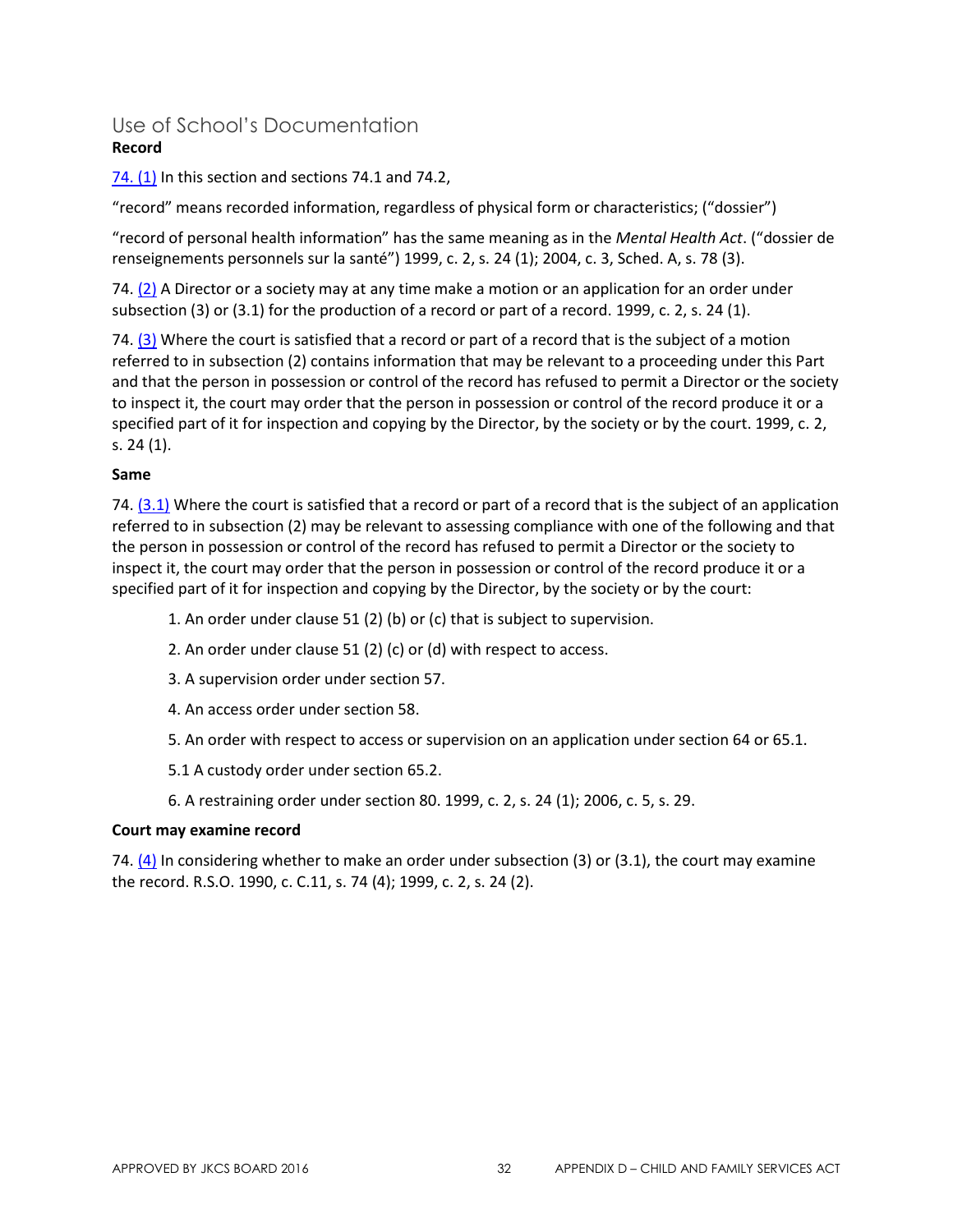#### **Register**

[75.](http://www.e-laws.gov.on.ca/html/statutes/french/elaws_statutes_90c11_f.htm#s75s1) [\(1\)](http://www.e-laws.gov.on.ca/html/statutes/french/elaws_statutes_90c11_f.htm#s75s1) In this section and in section 76,

"Director" means the person appointed under subsection (2); ("directeur")

"register" means the register maintained under subsection (5); ("registre")

"registered person" means a person identified in the register, but does not include,

- (a) a person who reports to a society under subsection 72 (2) or (3) and is not the subject of the report, or
- (b) the child who is the subject of a report. ("personne inscrite") R.S.O. 1990, c. C. 11, s. 75 (1).

#### **Child abuse register**

75[. \(5\)](http://www.e-laws.gov.on.ca/html/statutes/french/elaws_statutes_90c11_f.htm#s75s5) The Director shall maintain a register in the manner prescribed by the regulations for the purpose of recording information reported to the Director under subsection (3), but the register shall not contain information that has the effect of identifying a person who reports to a society under subsection 72 (2) or (3) and is not the subject of the report. R.S.O. 1990, c. C. 11, s. 75 (5).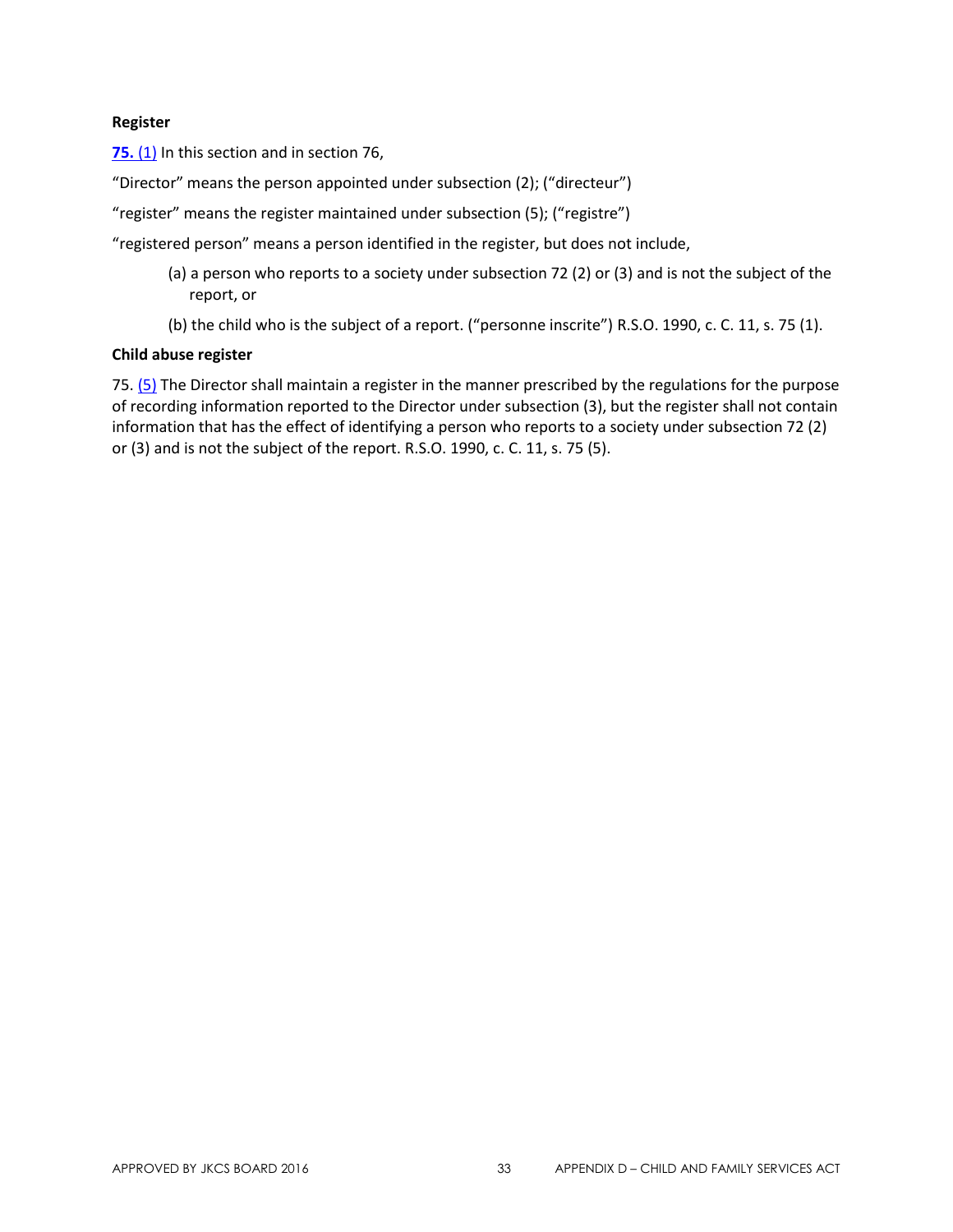#### Cooperation with the Society **Offence**

**[84.](http://www.e-laws.gov.on.ca/html/statutes/french/elaws_statutes_90c11_f.htm#s84)**No person shall,

- (a) knowingly give false information in an application under this Part; or
- (b) obstruct, interfere with or attempt to obstruct or interfere with a child protection worker or a peace officer who is acting under section 40, 41, 42, 43 or 44. R.S.O. 1990, c. C.11, s. 84.

#### **Offences**

**[85.](http://www.e-laws.gov.on.ca/html/statutes/french/elaws_statutes_90c11_f.htm#s85s1)**[\(1\)A](http://www.e-laws.gov.on.ca/html/statutes/french/elaws_statutes_90c11_f.htm#s85s1) person who contravenes,

- (a) an order for access made under subsection 58 (1);
- (b) Repealed: 1999, c. 2, s. 30 (1).
- (c) subsection 74 (5) (disclosure of information obtained by court order);
- (d) subsection 75 (6) or (10) (confidentiality of child abuse register);
- (e) an order made under subsection 76 (8) (amendment of society's records);
- (f) subsection 79 (3) or (5) (leaving child unattended, etc.);
- (g) a restraining order made under subsection 80 (1);
- (h) section 82 (unauthorized placement);
- (i) any provision of section 83 (interference with child, etc.); or
- (j) clause 84 (a) or (b),

and a director, officer or employee of a corporation who authorizes, permits or concurs in such a contravention by the corporation is guilty of an offence and on conviction is liable to a fine of not more than \$1,000 or to imprisonment for a term of not more than one year, or to both. R.S.O. 1990, c. C.11, s. 85 (1); 1999, c. 2, s. 30 (1, 4).

#### **Idem**

85[. \(2\)A](http://www.e-laws.gov.on.ca/html/statutes/french/elaws_statutes_90c11_f.htm#s85s2) person who contravenes subsection 79 (2) (child abuse), and a director, officer or employee of a corporation who authorizes, permits or concurs in such a contravention by the corporation is guilty of an offence and on conviction is liable to a fine of not more than \$2,000 or to imprisonment for a term of not more than two years, or to both.

#### **Idem**

85[. \(3\)A](http://www.e-laws.gov.on.ca/html/statutes/french/elaws_statutes_90c11_f.htm#s85s3) person who contravenes subsection 45 (8) or 76 (11) (publication of identifying information) or an order prohibiting publication made under clause 45 (7) (c) or subsection 45 (9), and a director, officer or employee of a corporation who authorizes, permits or concurs in such a contravention by the corporation, is guilty of an offence and on conviction is liable to a fine of not more than \$10,000 or to imprisonment for a term of not more than three years, or to both. R.S.O. 1990, c. C.11, s. 85 (2, 3).